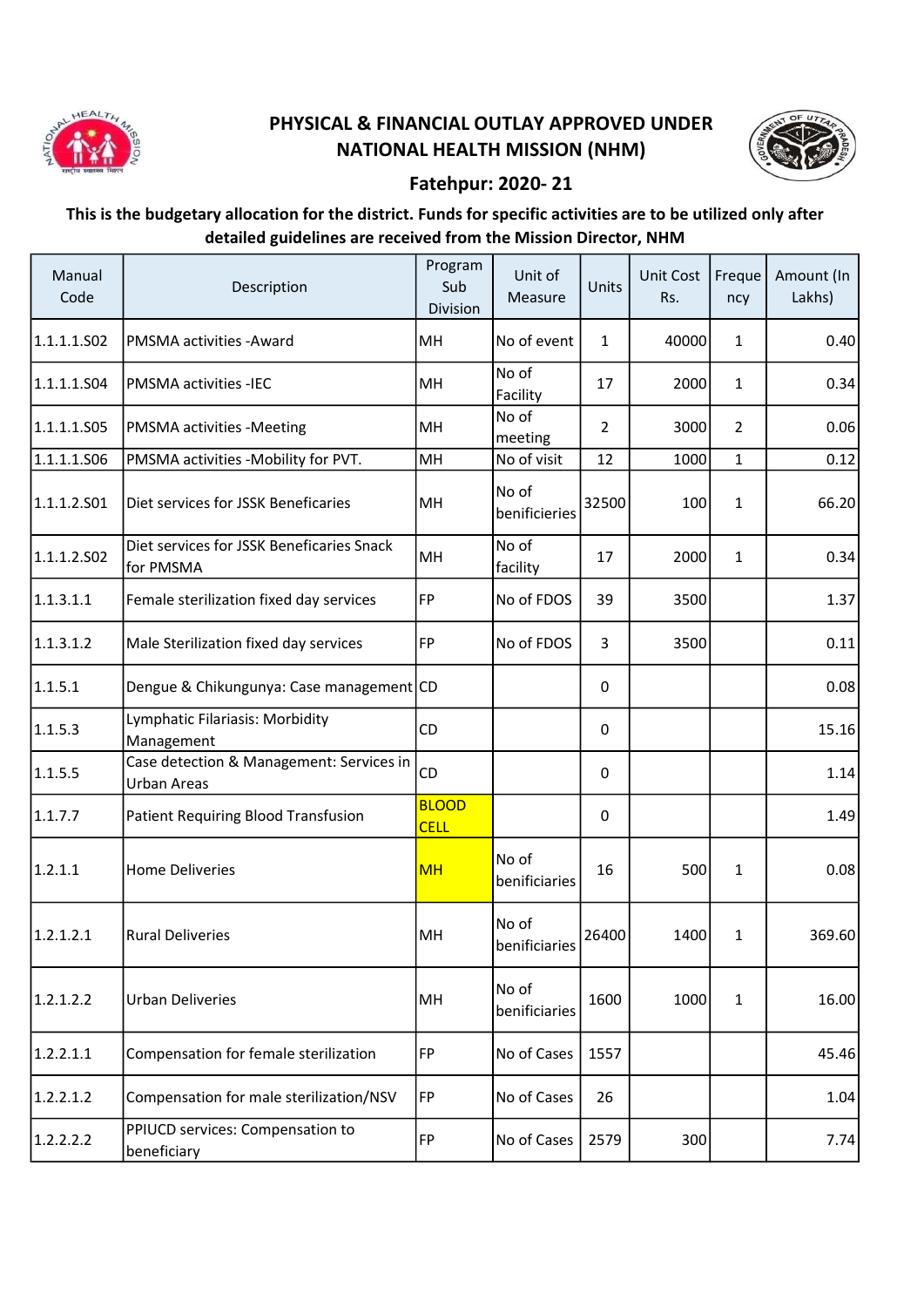| Manual<br>Code | Description                                                                                 | Program<br>Sub<br>Division | Unit of<br>Measure     | Units          | Unit Cost<br>Rs. | Freque<br>ncy | Amount (In<br>Lakhs) |
|----------------|---------------------------------------------------------------------------------------------|----------------------------|------------------------|----------------|------------------|---------------|----------------------|
| 1.2.2.2.3      | PAIUCD Services: Compensation to<br>beneficiary                                             | <b>FP</b>                  | No of Cases            | 50             | 300              |               | 0.15                 |
| 1.2.2.2.4      | Injectable contraceptive incentive for<br>beneficiaries                                     | FP                         | No of Cases            | 6160           | 100              |               | 6.16                 |
| 1.2.3.2        | TB Patient Nutritional Support under<br>Nikshay Poshan Yojana                               | CD                         |                        | 0              |                  |               | 168.64               |
| 1.3.1.1        | SNCU                                                                                        | <b>CH</b>                  | No of<br>Facility      | $\mathbf{1}$   |                  |               | 6.00                 |
| 1.3.1.2        | <b>NBSU</b>                                                                                 | <b>CH</b>                  | No of<br>Facility      | 3              | 5000             | 12            | 1.80                 |
| 1.3.1.4        | <b>NRCs</b>                                                                                 | <b>CH</b>                  | No of<br>Facility      | $\mathbf{1}$   |                  |               | 7.80                 |
| 1.3.1.6        | AH/ RKSK Clinics                                                                            | <b>RKSK</b>                |                        | $\overline{2}$ |                  |               | 0.32                 |
| 1.3.1.7.502    | Phone and Internet Charges for DEIC<br>Manager                                              | <b>RBSK</b>                | no of DEIC<br>managers | 0              | 2000             | $\mathbf{1}$  | 0.02                 |
| 1.3.1.8        | District NCD Clinic                                                                         |                            |                        | 0              |                  |               | 1.00                 |
| 1.3.1.9        | CHC NCD Clinic: Mobility, Miscellaneous &<br>Contingencies                                  | <b>NCD</b>                 |                        | 0              |                  |               | 10.00                |
| 1.3.2.4        | Consumables for computer including<br>provision for internet access for<br>strengthening RI | RI.                        | No.                    | 0              | 1000             | 12            | 0.12                 |
| 1.3.2.6.501    | IMEP Services- BMW- DH                                                                      | <b>IMEP</b>                |                        | 280            |                  |               | 36.79                |
| 1.3.2.6.S02    | IMEP Services- BMW- CHC/BPHC                                                                | <b>IMEP</b>                |                        | 370            |                  |               | 48.62                |
| 1.3.2.6.503    | IMEP Services- BMW Block Level UPHC &<br>District Level UPHC                                | <b>IMEP</b>                |                        | 6              |                  |               | 0.79                 |
| 1.3.2.6.504    | IMEP Services - BMW-MCH Wing                                                                | <b>IMEP</b>                |                        | 30             |                  |               | 3.94                 |
| 1.3.2.6.505    | <b>IMEP Services- BMW-TRAUMA CENTERS</b>                                                    | <b>IMEP</b>                |                        | 10             |                  |               | 1.31                 |
| 1.3.2.6.S06    | IMEP Services- Machnized Cleaning - DH                                                      | <b>IMEP</b>                |                        | 0              |                  |               | 93.98                |
| 1.3.2.6.508    | IMEP Services- Mannual Laundry-DH &<br>MCH Wing (100 Bed)                                   | <b>IMEP</b>                |                        | 0              |                  |               | 9.72                 |
| 1.3.2.6.509    | IMEP Services- Mechanized Laundry-50<br>District Level Hospital                             | <b>IMEP</b>                |                        | $\mathbf{1}$   |                  |               | 25.48                |
| 1.3.2.6.S10    | IMEP Services- Cleaning - CHC/BPHC                                                          | <b>IMEP</b>                |                        | 370            |                  |               | 24.35                |
| 1.3.2.6.511    | IMEP Services-Cleaning - MCH Wing                                                           | <b>IMEP</b>                |                        | 30             |                  |               | 1.97                 |
| 1.3.2.6.512    | IMEP Services-Cleaning -TRAUMA CENTERS IMEP                                                 |                            |                        | 10             |                  |               | 0.66                 |
| 1.3.2.6.513    | <b>IMEP Services-Cleaniness - Sub Centers</b>                                               | <b>IMEP</b>                |                        | 324            |                  |               | 19.44                |
| 1.3.2.6.S15    | POL for generator-DH                                                                        | <b>IMEP</b>                |                        | 0              |                  |               | 6.30                 |
| 1.3.2.6.516    | POL for generator -CHC and BPHC                                                             | <b>IMEP</b>                |                        | 0              |                  |               | 14.18                |
| 2.2.1          | POL for Family Planning/Others                                                              | FP                         | No of FDOS             | 58             | 1000             |               | 0.58                 |
| 2.2.2          | Mobility & Communication support for AH<br>counsellors & RKSK Coordinators                  | <b>RKSK</b>                | No of<br>Councelor     | $\overline{2}$ | 1200             | 12            | 0.29                 |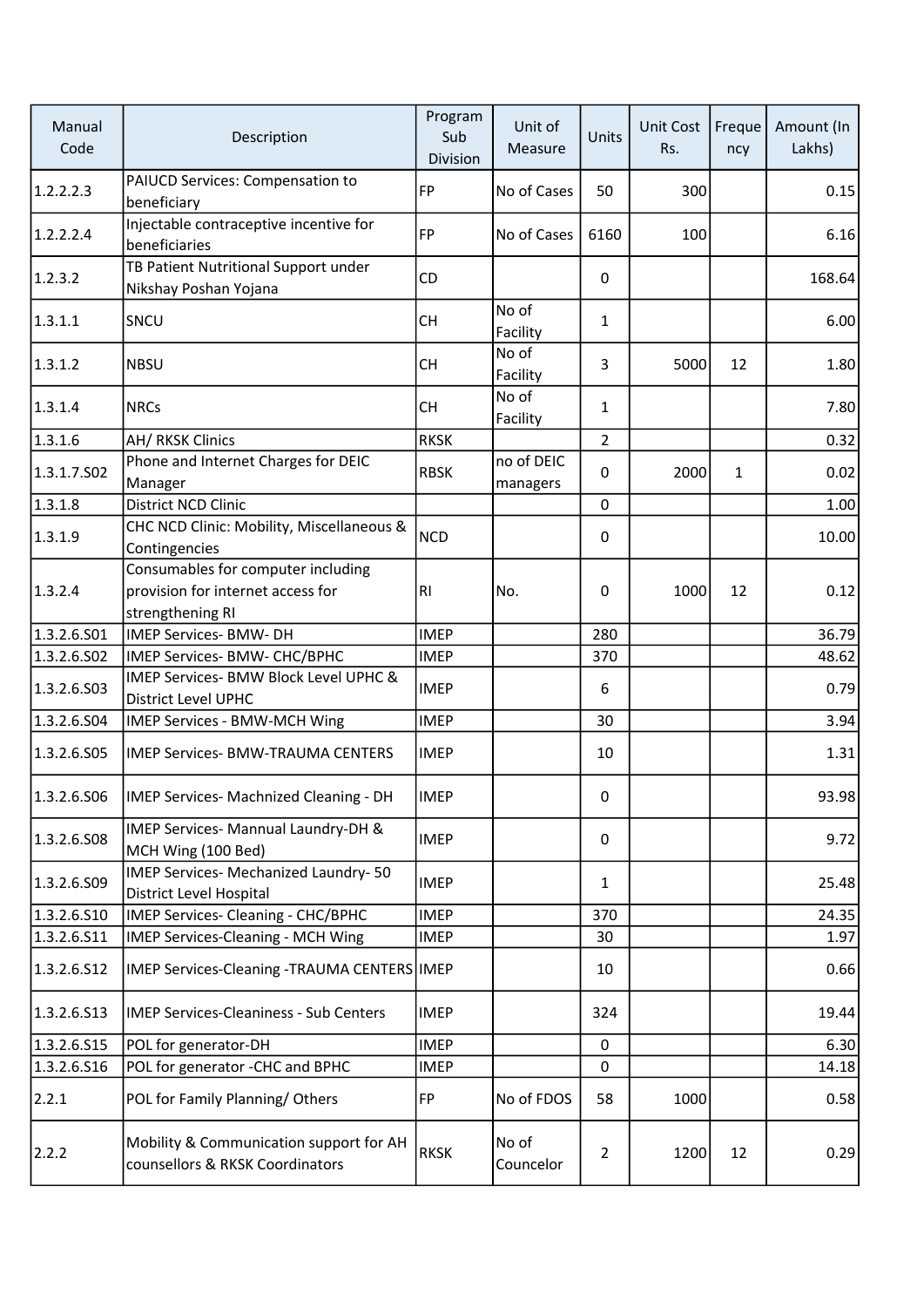| Manual<br>Code | Description                                                                                                                                                                                      | Program<br>Sub<br>Division | Unit of<br>Measure                      | Units       | <b>Unit Cost</b><br>Rs. | Freque<br>ncy | Amount (In<br>Lakhs) |
|----------------|--------------------------------------------------------------------------------------------------------------------------------------------------------------------------------------------------|----------------------------|-----------------------------------------|-------------|-------------------------|---------------|----------------------|
| 2.2.3          | Mobility support for RBSK Mobile health<br>team                                                                                                                                                  | <b>RBSK</b>                | No of<br>vehicles                       | 26          | 33000                   | 12            | 102.96               |
| 2.2.4          | Support for RBSK: CUG connection per<br>team and rental                                                                                                                                          | <b>RBSK</b>                | No of teams                             | 26          | 200                     | 12            | 0.62                 |
| 2.3.1.1.2      | Monthly Village Health and Nutrition Days                                                                                                                                                        | IRI                        | no of<br>sessions                       | 3489        | 100                     | 1             | 3.49                 |
| 2.3.1.9        | Focus on slum & underserved areas in<br>urban areas/alternative vaccinator for<br>slums                                                                                                          | RI                         |                                         | 60          |                         |               | 1.26                 |
| 2.3.1.10       | Mobility support for mobile health team/<br>TA/DA to vaccinators                                                                                                                                 | RI                         | No of<br>mobile<br>immunizati<br>on Van | $\pmb{0}$   | 33000                   |               | 5.94                 |
| 2.3.2.3        | DMHP: Targeted interventions at<br>community level Activities & interventions<br>targeted at schools, colleges, workplaces,<br>out of school adolescents, urban slums and<br>suicide prevention. | <b>NCD</b>                 |                                         | 0           |                         |               | 6.00                 |
| 2.3.2.5        | Tobacco Cessation Centre (TCC): Weekly<br>FGD with the tobacco users                                                                                                                             | <b>NCD</b>                 |                                         | $\mathbf 0$ |                         |               | 0.52                 |
| 2.3.3.2        | Screening and free spectacles to school<br>children                                                                                                                                              | <b>NCD</b>                 |                                         | 0           |                         |               | 4.62                 |
| 2.3.3.3        | Screening and free spectacles for near<br>work to Old Person                                                                                                                                     | <b>NCD</b>                 |                                         | 0           |                         |               | 4.62                 |
| 2.3.3.4.1      | Coverage of Public School                                                                                                                                                                        | <b>NCD</b>                 |                                         | $\pmb{0}$   |                         |               | 0.67                 |
| 2.3.3.4.2      | Coverage of Pvt. School                                                                                                                                                                          | <b>NCD</b>                 |                                         | 0           |                         |               | 2.00                 |
| 2.3.3.4.3      | Coverage of Public School in other's school<br>programme                                                                                                                                         | <b>NCD</b>                 |                                         | 0           |                         |               | 1.33                 |
| 2.3.3.4.4      | Coverage of Pvt. School in other's school<br>programme                                                                                                                                           | <b>NCD</b>                 |                                         | 0           |                         |               | 1.00                 |
| 2.3.3.4.5      | Sensitization campaign for college students NCD                                                                                                                                                  |                            |                                         | 0           |                         |               | 2.00                 |
| 3.1.1.1.1      | JSY Incentive to ASHA                                                                                                                                                                            | <b>MH</b>                  | No of ASHA                              | 22400       | 600                     | $\mathbf{1}$  | 134.40               |
| 3.1.1.1.2      | ASHA incentive under MAA programme @<br>Rs 100 per ASHA for quarterly mother's<br>meeting                                                                                                        | <b>CH</b>                  | No of<br>meetings                       | 1727        | 100                     |               | 3.45                 |
| 3.1.1.1.3.501  | Incentive for Home Based Newborn Care<br>programme Rural                                                                                                                                         | <b>CH</b>                  | No of<br>newborn                        | 36914       | 250                     | 1             | 92.29                |
| 3.1.1.1.5      | Incentive for referral of SAM cases to NRC<br>and for follow up of discharge SAM<br>children from NRCs                                                                                           | <b>CH</b>                  | No of Child                             | 860         | 150                     | 1             | 0.26                 |
| 3.1.1.1.6      | Incentive for National Deworming Day for<br>mobilising out of school children                                                                                                                    | <b>RKSK</b>                | No of ASHA                              | 2442        | 100                     | 1             | 2.44                 |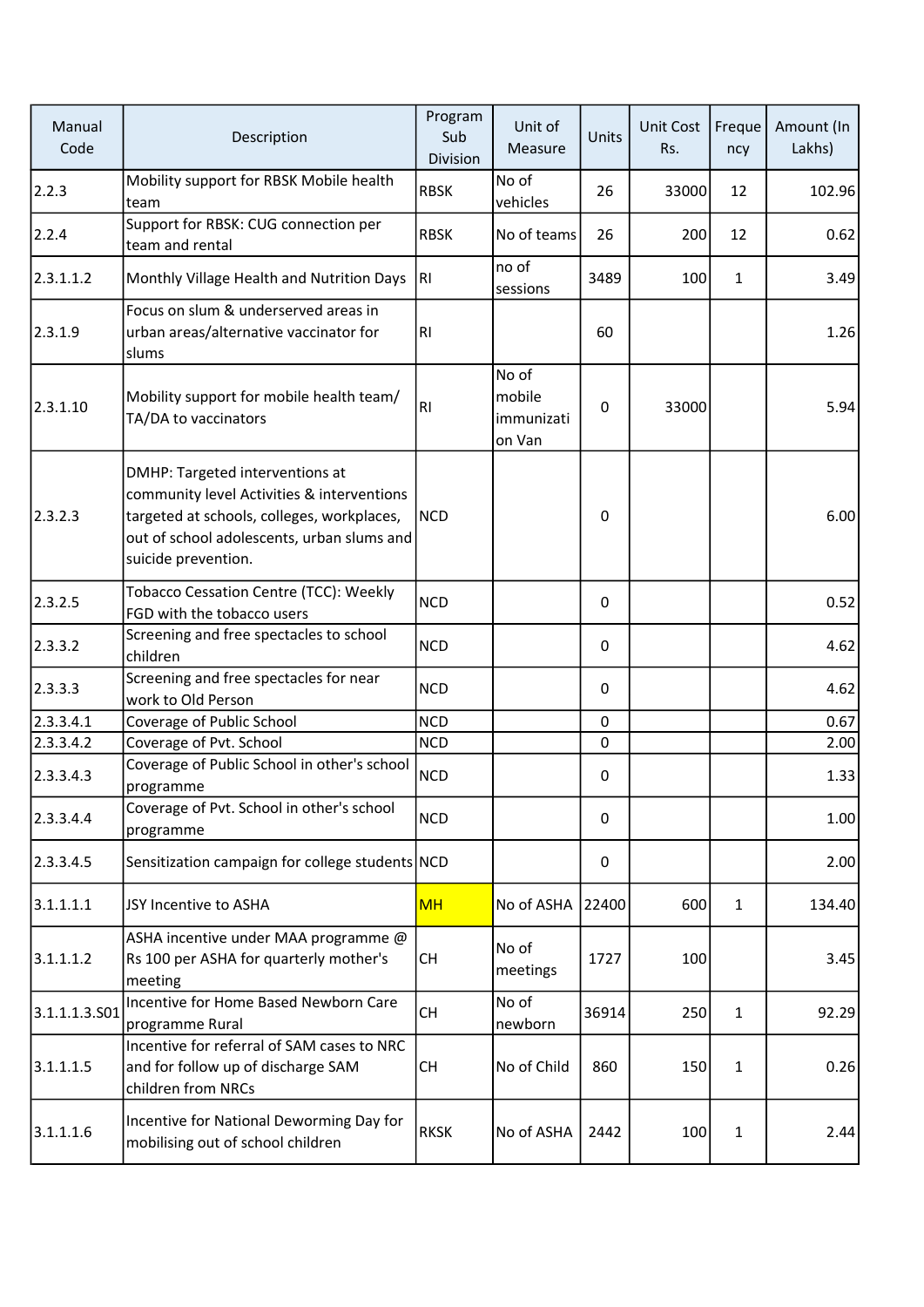| Manual<br>Code | Description                                                                                                               | Program<br>Sub<br>Division | Unit of<br>Measure             | Units | Unit Cost<br>Rs. | Freque<br>ncy | Amount (In<br>Lakhs) |
|----------------|---------------------------------------------------------------------------------------------------------------------------|----------------------------|--------------------------------|-------|------------------|---------------|----------------------|
| 3.1.1.1.7      | Incentive for IDCF for prophylactic<br>distribution of ORS to family with under-<br>five children.                        | СH                         | No of ASHA                     | 1727  | 100              | $\mathbf{1}$  | 1.73                 |
| 3.1.1.1.9      | National Iron Plus Incentive for mobilizing<br>children and/or ensuring compliance and<br>reporting (6-59 months)         | <b>CH</b>                  | No of ASHA                     | 1870  | 50               | $\mathbf{1}$  | 5.61                 |
| 3.1.1.1.11     | ASHA Incentive under Immunzation                                                                                          | RI                         | no of<br>children              | 53555 | 225              | $\mathbf{1}$  | 120.50               |
| 3.1.1.1.12     | Incentive to ASHA for Quaterly Visit Under<br>HBYC program                                                                | <b>CH</b>                  | No of Child<br>/ 5 visits      | 22734 | 250              | 1             | 56.84                |
| 3              | 3.1.1.1.13.S0 ASHA incentive for HRP identification and<br>follow up                                                      | MH                         | No of ASHA                     | 1250  | 300              | $\mathbf{1}$  | 3.75                 |
| 3.1.1.2.1      | ASHA Incentives under Saas Bahu<br>Sammellan                                                                              | FP                         | No of Saas<br>Bahu<br>Sammelan | 1409  | 100              |               | 1.41                 |
| 3.1.1.2.2      | ASHA Incentives under Nayi Pehl Kit                                                                                       | FP                         | No of Nayi<br>Pahel Kit        | 5148  | 100              |               | 5.15                 |
| 3.1.1.2.4      | ASHA PPIUCD incentive for accompanying<br>the client for PPIUCD insertion                                                 | <b>FP</b>                  |                                | 2579  | 150              |               | 3.87                 |
| 3.1.1.2.5      | ASHA PAIUCD incentive for accompanying<br>the client for PAIUCD insertion                                                 | <b>FP</b>                  |                                | 10    | 150              |               | 0.02                 |
|                | ASHA incentive under ESB scheme for<br>3.1.1.2.6.S01 promoting spacing of births between 02<br>children                   | FP                         | No of Clints                   | 1692  | 500              |               | 8.46                 |
|                | ASHA incentive under ESB scheme for<br>3.1.1.2.6.S02 promoting spacing of 02 years after<br>marriage                      | FP                         | No of Clints                   | 1692  | 500              |               | 8.46                 |
| 3.1.1.2.7      | ASHA incentive under ESB scheme for<br>promoting Adoption of Limiting Method<br>upto Two Children                         | FP                         | No of Clints                   | 226   | 1000             |               | 2.26                 |
| 3.1.1.2.9.501  | ASHA incentive for injectable<br>contraceptive                                                                            | FP                         | No of Cases                    | 4312  | 100              |               | 4.31                 |
| 3.1.1.2.9.502  | Reimbursement of travel expenses for<br>accompanying a women to facility for<br>medical abortion                          | FP                         | No of Cases                    | 108   | 225              |               | 0.24                 |
|                | Reimbursement of travel expenses for<br>3.1.1.2.9.503 accompanying a women to facility for<br>surgical abortion (MVA/EVA) | FP                         | No of Cases                    | 108   | 150              |               | 0.16                 |
| 3.1.1.4.2      | ASHA Incentive for Dengue and<br>Chikungunya                                                                              |                            |                                | 0     |                  |               | 24.10                |
| 3.1.1.4.5      | Honorarium for Drug Distribution including<br>ASHAs and supervisors involved in MDA                                       |                            |                                | 0     |                  |               | 37.28                |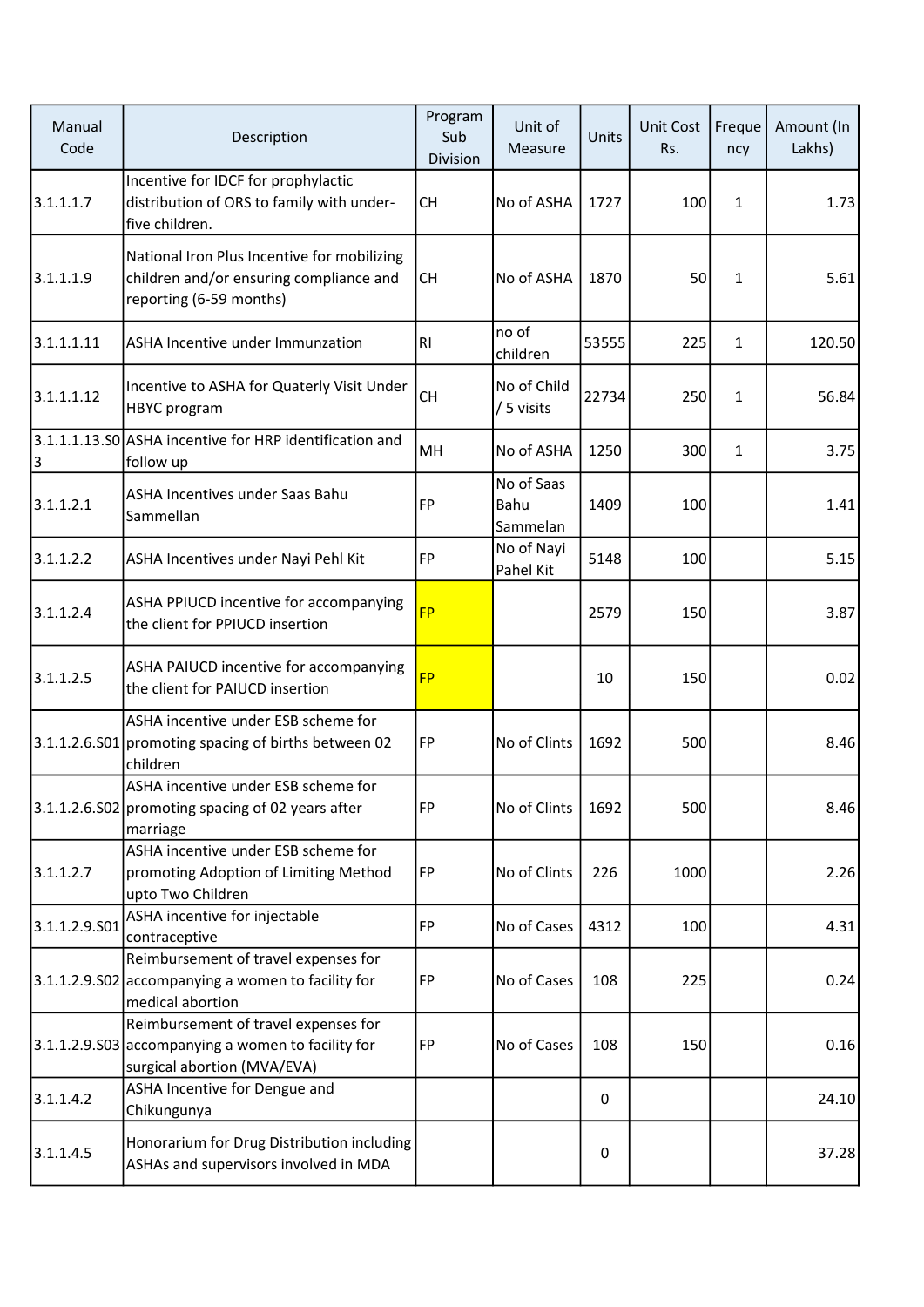| Manual<br>Code        | Description                                                                                    | Program<br>Sub<br>Division | Unit of<br>Measure             | Units        | Unit Cost<br>Rs. | Freque<br>ncy | Amount (In<br>Lakhs) |
|-----------------------|------------------------------------------------------------------------------------------------|----------------------------|--------------------------------|--------------|------------------|---------------|----------------------|
| 3.1.1.4.8.1           | ASHA incentive for detection of leprosy                                                        |                            |                                | 501          |                  |               | 1.25                 |
| 3.1.1.4.8.2           | ASHA Incentive for PB (Treatment<br>completion)                                                |                            |                                | 301          |                  |               | 1.20                 |
| 3.1.1.4.8.3           | <b>ASHA Incentive for MB (Treatment</b><br>completion)                                         |                            |                                | 200          |                  |               | 1.20                 |
| 3.1.1.4.9             | ASHA Involvement under NLEP -<br>Sensitisation                                                 |                            |                                | 300          |                  |               | 0.30                 |
| 3.1.1.5.2.S01         | ASHA Incentive for Filling of CBAC forms<br>under PBS                                          | <b>NCD</b>                 |                                | 0            |                  |               | 24.35                |
| 3.1.1.5.2.S02         | ASHA Incentive for Mobilising, Screening<br>and Follow UP Under PBS                            | <b>NCD</b>                 |                                | $\mathbf{0}$ |                  |               | 24.35                |
| 3.1.1.6.1             | ASHA incentives for routine activities                                                         | <b>CP</b>                  |                                | 2410         |                  |               | 578.40               |
|                       | 3.1.1.6.3.S04 Incentive to ASHA Facilitator                                                    | <b>CP</b>                  |                                | 116          |                  |               | 6.26                 |
| 3.1.1.6.3.S05         | Incentive to ASHA for Health Promotion<br>Day                                                  | CP                         |                                | 2410         |                  |               | 57.84                |
|                       | 3.1.1.6.3.S06 Incentive to ASHA under PMMVY                                                    | <b>CP</b>                  |                                | 14460        |                  |               | 14.46                |
| 3.1.1.6.3.507         | Incentive to ASHA Facilitator for CBAC, HRP<br>and SAM Tracking                                | <b>CP</b>                  |                                | 116          |                  |               | 17.40                |
| 3.1.2.10              | Any Other (ASHATraining Cost)                                                                  |                            |                                | 0            |                  |               | 31.67                |
| 3.1.3.1               | Supervision costs by ASHA facilitators(12<br>months)                                           | <b>CP</b>                  |                                | 116          |                  |               | 83.52                |
| 3.1.3.2               | Support provisions to ASHA (Uniform)                                                           | <b>CP</b>                  |                                | 2526         |                  |               | 15.16                |
| 3.1.3.3               | Awards to ASHA's/Link workers                                                                  | CP                         |                                | 0            |                  |               | 7.80                 |
| 3.1.3.4               | Mobilization of children through ASHA or<br>other mobilizers                                   | RI                         | No of<br>session               | 27907        | 150              | 1             | 41.86                |
| 3.1.3.5.501           | Incentive for other link workers for<br>Prepration of Due List of Childrens to be<br>immunized | RI                         | No of<br>session               | 2370         | 100              | $\mathbf{1}$  | 2.37                 |
| 3.2.1.SO <sub>2</sub> | Other activities under Mission Parivar<br>Vikas: Demand Generation (Saas Bahu<br>Sammellan)    | FP                         | No of Saas<br>Bahu<br>Sammelan | 1409         | 1500             |               | 21.14                |
| 3.2.3.1.1             | Treatment Supporter Honorarium (Rs<br>1000)                                                    |                            |                                | 0            |                  |               | 33.73                |
| 3.2.3.1.2             | Treatment Supporter Honorarium (Rs<br>5000)                                                    |                            |                                | 0            |                  |               | 5.13                 |
| 3.2.3.1.3             | Incentive for informant (Rs 500)                                                               |                            |                                | 0            |                  |               | 3.79                 |
| 3.2.3.4.501           | Incentive for community<br>volunteers/supervisors /LT etc undertaking<br><b>ACF</b>            |                            |                                | 0            |                  |               | 40.10                |
| 3.2.5.1.1             | <b>Operational cost for Spray Wages</b>                                                        |                            |                                | 0            |                  |               | 6.24                 |
| 3.2.5.2.1             | Dengue & Chikungunya: Vector Control,<br>environmental management & fogging<br>machine         |                            |                                | 0            |                  |               | 4.51                 |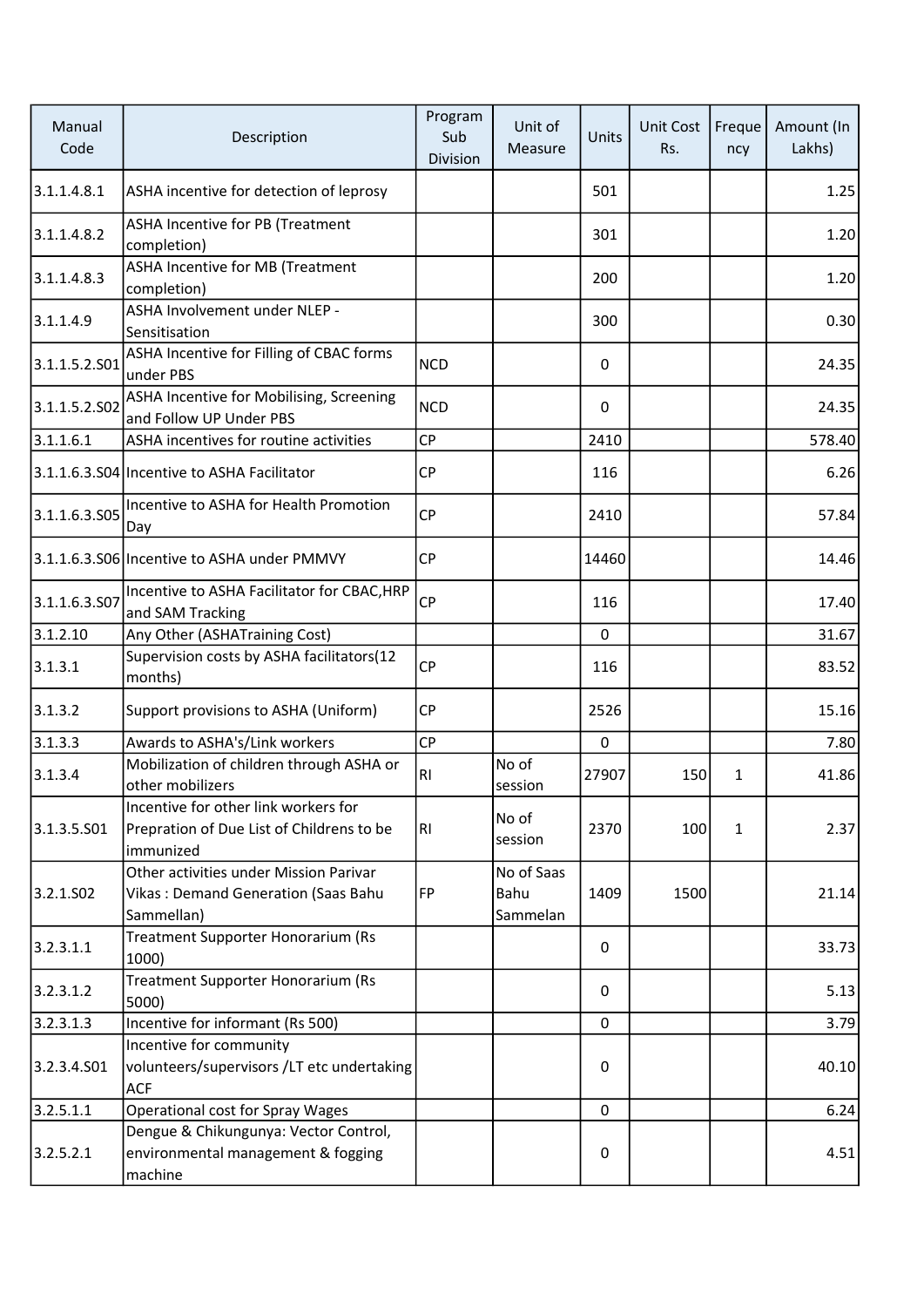| Manual<br>Code        | Description                                                                                                                    | Program<br>Sub<br>Division  | Unit of<br>Measure            | Units       | Unit Cost<br>Rs. | Freque<br>ncy | Amount (In<br>Lakhs) |
|-----------------------|--------------------------------------------------------------------------------------------------------------------------------|-----------------------------|-------------------------------|-------------|------------------|---------------|----------------------|
| 3.3.3.2               | Training of PRI's representatives/ Police<br>personnel/ Teachers/ Transport<br>personnel/ NGO personnel/ other<br>stakeholders |                             |                               | 0           |                  |               | 0.30                 |
| 3.3.4.501             | <b>AAA Platform</b>                                                                                                            |                             |                               | 5317        |                  |               | 23.93                |
| 4.1.1                 | <b>District Hospitals</b>                                                                                                      | <b>CP</b>                   |                               | 2           |                  |               | 10.00                |
| 4.1.3                 | <b>Community Health Centers</b>                                                                                                | <b>CP</b>                   |                               | 21          |                  |               | 52.50                |
| 4.1.4                 | <b>Primary Health Centers</b>                                                                                                  | <b>CP</b>                   |                               | 33          |                  |               | 28.88                |
| 4.1.5                 | Sub Centers                                                                                                                    | <b>CP</b>                   |                               | 309         |                  |               | 37.08                |
| 4.1.6                 | Village Health Sanitation & Nutrition<br>Committee                                                                             | <b>CP</b>                   |                               | 1077        |                  |               | 64.62                |
| 4.1.7.501             | H&WC Additional Untied Grant-SC                                                                                                | <b>CP</b>                   |                               | $\mathbf 0$ |                  |               | 72.60                |
| 4.1.7.SO <sub>2</sub> | H&WC Additional Untied Grant-PHC                                                                                               | <b>CP</b>                   |                               | 0           |                  |               | 17.50                |
| 5.1.1.2.8             | Infrastructure strengthening of SC to<br>H&WC                                                                                  | <b>CP</b>                   |                               | 0           |                  |               | 231.00               |
| 5.3.3                 | Blood bank/ Blood storage/ Day care<br>centre for hemoglobinopathies                                                           | <b>BLOOD</b><br><b>CELL</b> |                               | 0           |                  |               | 3.50                 |
| 5.3.9                 | Safety Pits                                                                                                                    | RI                          | No.                           | 9           | 6000             | $\mathbf{1}$  | 0.54                 |
| 5.3.14                | Civil Works under RNTCP                                                                                                        | CD                          |                               | 0           |                  |               | 5.54                 |
| 6.1.1.1.1             | MVA / EVA for Safe Abortion services                                                                                           | FP/CAC                      | No of MVA/<br><b>EVA kits</b> | 20          | 3000             |               | 0.60                 |
| 6.1.1.2.2             | Digital Hemoglobinometer for RBSK Team                                                                                         | <b>RKSK</b>                 |                               | 1           |                  |               | 0.10                 |
| 6.1.1.2.3S            | Procurement Of Equipment for Skill Lab<br><b>Under SAANS at District Level</b>                                                 | <b>CH</b>                   | No of<br>Equipment            | 1           |                  |               | 2.50                 |
|                       | Procurement Of Hand held Pulse Oximeter<br>6.1.1.2.3.S02 and nebulizer under SAANS at District<br>Level                        | <b>CH</b>                   | No of<br>Equipment            | 104         |                  |               | 9.36                 |
|                       | 6.1.1.2.4.S05 Procurement of Phototherepy for NBSU                                                                             | <b>CH</b>                   | No of<br>Equipment            | 1           | 65000            | $\mathbf{1}$  | 1.30                 |
|                       | 6.1.1.2.4.S06 Procurement of Radiant Warmer for NBSU                                                                           | <b>CH</b>                   | No of<br>Equipment            | 1           | 60000            | 1             | 2.40                 |
| 6.1.1.3.1             | <b>NSV</b> kits                                                                                                                | FP                          |                               | 5           | 1000             |               | 0.05                 |
| 6.1.1.3.5             | PPIUCD forceps                                                                                                                 | FP                          | No of Kallys<br>forceps       | 7           | 1000             |               | 0.07                 |
| 6.1.1.5.1             | Equipment for Mobile health teams                                                                                              | <b>RBSK</b>                 | No of teams                   | 26          | 5000             | 1             | 1.30                 |
| 6.1.1.17.1            | Equipments                                                                                                                     |                             |                               | $\pmb{0}$   |                  |               | 0.05                 |
| 6.1.1.18.1            | Procurement of Equipment                                                                                                       |                             |                               | 0           |                  |               | 1.50                 |
| 6.1.1.19.3            | Grant-in-aid for Vision Centre (PHC) (Govt.                                                                                    |                             |                               | 0           |                  |               | 1.00                 |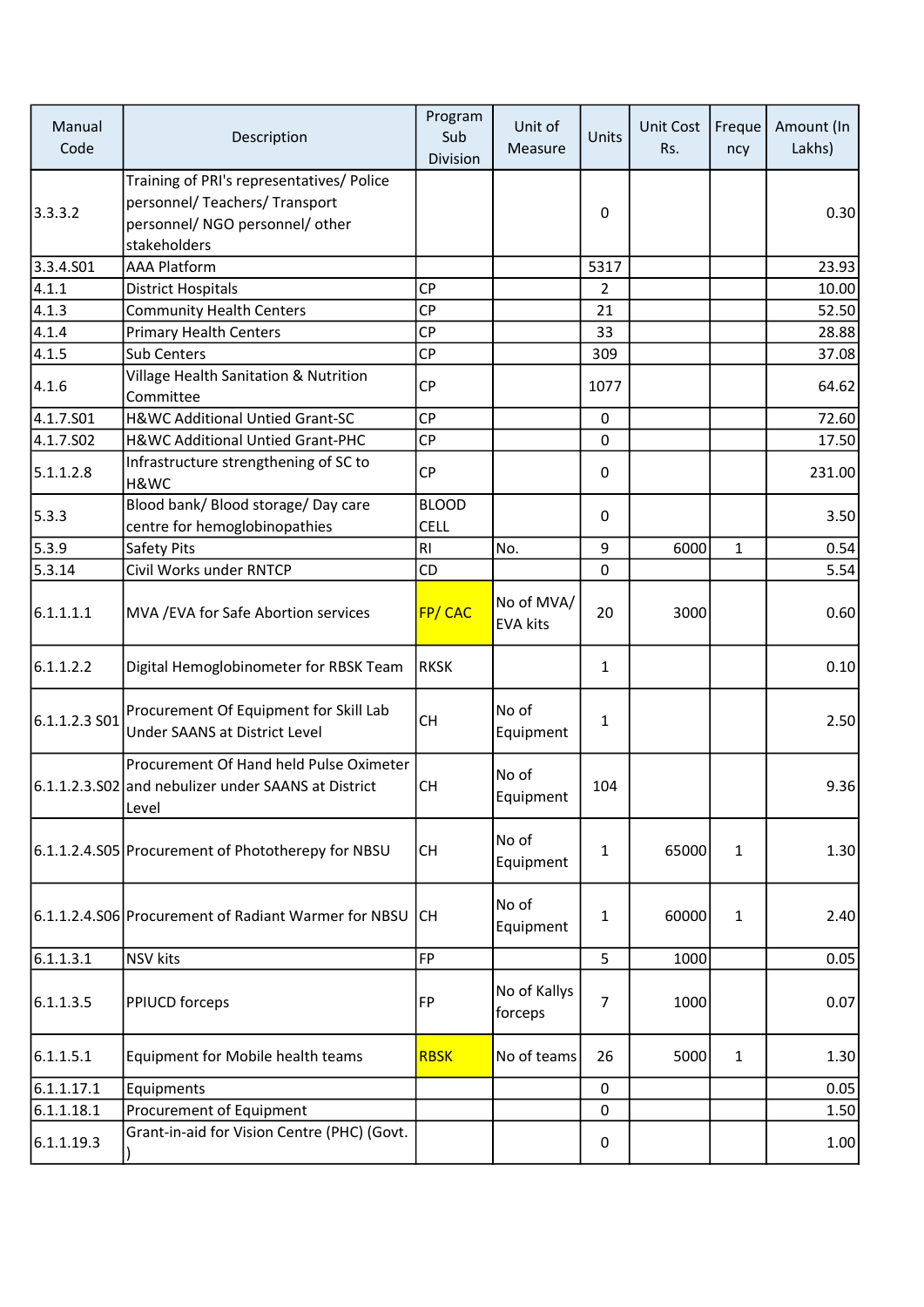| Manual<br>Code | Description                                                                                    | Program<br>Sub<br>Division | Unit of<br>Measure      | Units       | Unit Cost<br>Rs. | Freque<br>ncy | Amount (In<br>Lakhs) |
|----------------|------------------------------------------------------------------------------------------------|----------------------------|-------------------------|-------------|------------------|---------------|----------------------|
| 6.1.1.21.4     | Non-recurring GIA: Machinery &<br><b>Equipment for CHC</b>                                     |                            |                         | 0           |                  |               | 2.50                 |
| 6.1.2.3.1      | <b>MCR</b>                                                                                     |                            |                         | 100         |                  |               | 0.40                 |
| 6.1.2.3.2      | Aids/Appliance                                                                                 |                            |                         | 0           |                  |               | 0.17                 |
| 6.1.2.5.1      | Tablets; software for H&WC and ANM/<br><b>MPW</b>                                              | <b>CP</b>                  |                         | 0           |                  |               | 1.75                 |
| 6.1.2.6.1      | Procurement for Universal Screening of<br><b>NCDs</b>                                          |                            |                         | 0           |                  |               | 54.72                |
| 6.1.3.1.3      | <b>Equipment Maintenance</b>                                                                   |                            |                         | 0           |                  |               | 1.42                 |
| 6.2.1.2        | Drugs for Safe Abortion (MMA)                                                                  | FP/CAC                     | No of<br><b>Tablets</b> | 300         |                  |               | 0.04                 |
| 6.2.1.7.5.S01  | Drugs & Consumables Normal Delivery L1<br>Facility                                             | MH                         | No of<br>benificieries  | 2500        | 100              |               | 0.50                 |
| 6.2.1.7.5.S02  | Drugs & Consumables Normal Delivery L2<br>Facility                                             | MH                         | No of<br>benificieries  | 21700       | 200              | $\mathbf{1}$  | 8.68                 |
| 6.2.1.7.5.S03  | Drugs & Consumables Normal Delivery L3<br>Facility                                             | MH                         | No of<br>benificieries  | 10400       | 300              | $\mathbf{1}$  | 8.32                 |
| 6.2.1.7.5.S04  | Drugs & Consumables Caesarean Delivery<br>L3 Facility                                          | MH                         | No of<br>benificieries  | 400         | 1800             | 1             | 1.44                 |
| 6.2.1.7.5.508  | Drugs & Consumables Safe Dilivery Kit for<br>HIV infected Pregnant Women                       | MH                         | No of<br>benificieries  | 35          | 1500             | 1             | 0.53                 |
| 6.2.2.9        | AEFI kit under RI Program                                                                      | RI                         | No.                     | 80          | 200              | $\mathbf{1}$  | 0.16                 |
| 6.2.3.1        | Nayi Pehl Kit                                                                                  | FP                         | No of Nayi<br>Pahel Kit | 5148        | 220              |               | 11.33                |
| 6.2.5.1        | Medicine for Mobile health team                                                                | <b>RBSK</b>                | No of teams             | 26          | 5000             | $\mathbf{1}$  | 1.30                 |
| 6.2.6.4        | Replenishment of ASHA HBNC kits                                                                | <b>CP</b>                  |                         | 1801        |                  |               | 2.70                 |
| 6.2.8.1        | Red/Black plastic bags et                                                                      | R1                         | No of<br>session        | 34884       | 10 <sup>1</sup>  | $\mathbf{1}$  | 3.49                 |
| 6.2.8.2        | Bleach/Hypochlorite solution/ Twin bucket<br>and hub cutter                                    | RI                         |                         | 22          |                  |               | 0.33                 |
| 6.2.9.1        | AYUSH drugs for DH / CHC / PHC                                                                 | AYUSH                      |                         | 34          |                  |               | 17.00                |
| 6.2.12.1       | Chloroquine phosphate tablets                                                                  |                            |                         | 0           |                  |               | 0.25                 |
| 6.2.12.2       | Primaquine tablets 2.5 mg                                                                      |                            |                         | $\mathbf 0$ |                  |               | 0.13                 |
| 6.2.12.3       | Primaquine tablets 7.5 mg                                                                      |                            |                         | 0           |                  |               | 0.25                 |
| 6.2.13.1       | Supportive drugs, lab. Reagents                                                                |                            |                         | 0           |                  |               | 0.68                 |
| 6.2.14.1       | <b>Laboratory Materials</b>                                                                    |                            |                         | $\pmb{0}$   |                  |               | 19.56                |
| 6.2.14.2       | Procurement of Drugs                                                                           |                            |                         | 0           |                  |               | 10.11                |
| 6.2.15.1       | Assistance for<br>consumables/drugs/medicines to the<br>Govt./District Hospital for Cat sx etc | <b>NCD</b>                 |                         | 0           |                  |               | 13.53                |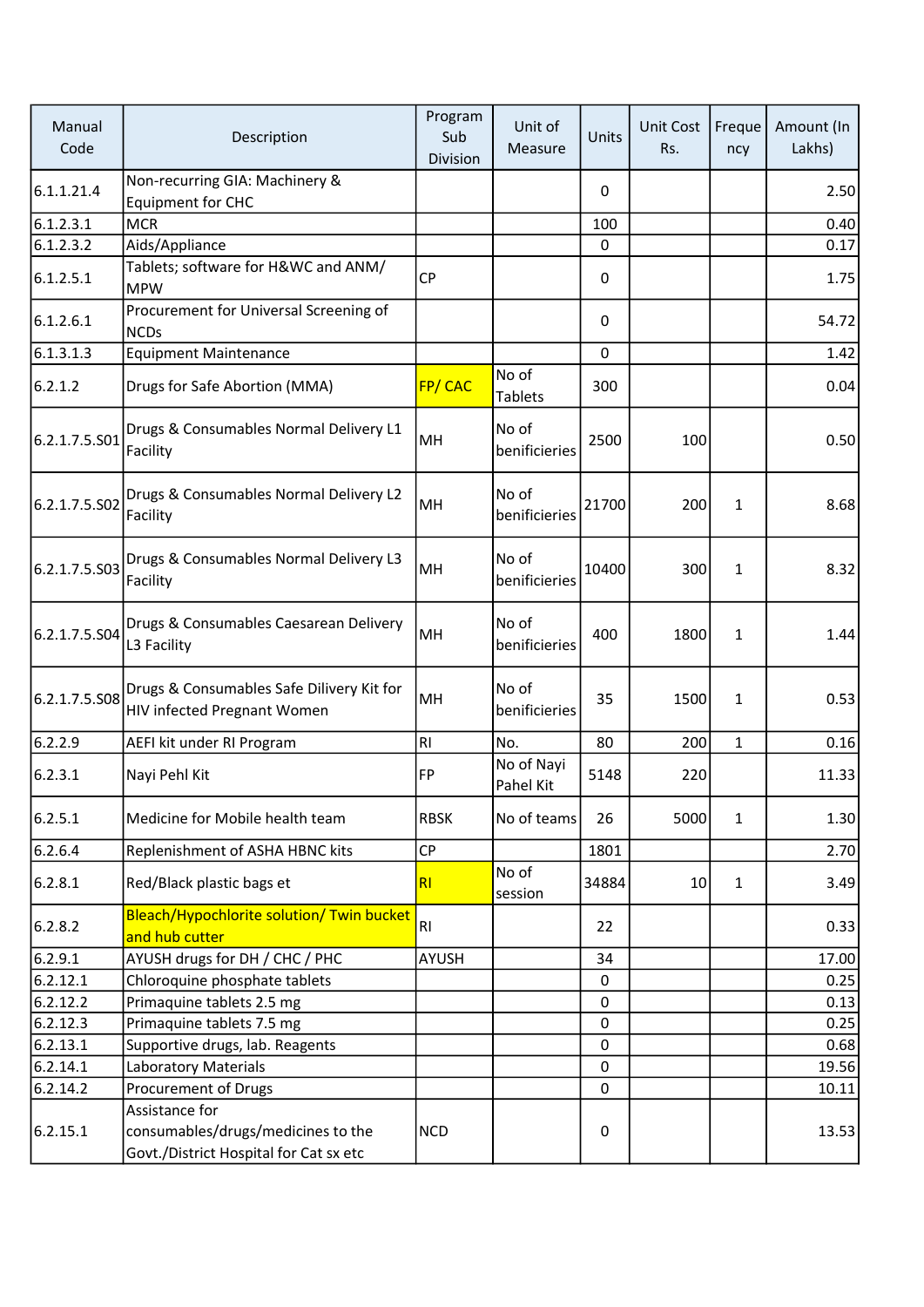| Manual<br>Code | Description                                                                                      | Program<br>Sub<br>Division | Unit of<br>Measure     | Units          | <b>Unit Cost</b><br>Rs. | Freque<br>ncy | Amount (In<br>Lakhs) |
|----------------|--------------------------------------------------------------------------------------------------|----------------------------|------------------------|----------------|-------------------------|---------------|----------------------|
| 6.2.18.1       | Procurement of medicine & consumables<br>for TCC under NTCP                                      |                            |                        | 0              |                         |               | 2.00                 |
| 6.2.19.1       | Drugs & supplies for District NCD Clinic                                                         |                            |                        | 0              |                         |               | 12.00                |
| 6.2.19.3       | Drugs & supplies for CHC NCD Clinic                                                              |                            |                        | 0              |                         |               | 20.00                |
| 6.2.19.4       | Drugs & supplies for PHC level                                                                   |                            |                        | 0              |                         |               | 12.25                |
| 6.2.19.5       | Drugs & supplies for Sub-Centre level                                                            |                            |                        | 0              |                         |               | 38.63                |
| 6.2.19.6       | Drugs & supplies for Universal Screening of<br><b>NCDs</b>                                       |                            |                        | 0              |                         |               | 43.26                |
| 6.2.22.1       | Cost of Lab recurring expences for H & WC                                                        | lCP                        |                        | 0              |                         |               | 83.10                |
| 6.4.3.501      | Free Diagnostics for Pregnant women<br>under JSSK - USG on PPP for PMSMA                         | MH                         | No of USG              | 1100           | 300                     | $\mathbf{1}$  | 3.30                 |
| 6.4.3.502      | Free Diagnostics for Pregnant women<br>under JSSK- AVD for for HIV & Syphilis at<br><b>VHNDs</b> | MH                         | No of AVD              | 338            | 25                      | 1             | 8.79                 |
| 6.4.3.503      | Free Diagnostics for Pregnant women<br>under JSSK-MH                                             | <b>MH</b>                  | No of<br>benificieries | 58000          | 200                     | 1             | 18.56                |
| 6.4.4          | Free Diagnostics for Sick infants under JSSK CH                                                  |                            | No of units            | 1              |                         |               | 1.20                 |
| 7.5.2          | Any Other                                                                                        |                            |                        | 0              |                         |               | 6.75                 |
| 8.1.1.1        | <b>ANMs</b>                                                                                      | MH                         |                        | 238            |                         |               | 457.14               |
| 8.1.1.2.505    | <b>Staff Nurses-MH</b>                                                                           | MH                         |                        | 92             |                         |               | 279.54               |
| 8.1.1.2.511    | Staff Nurse - HWC                                                                                | <b>CP</b>                  |                        | $\pmb{0}$      |                         |               | 65.99                |
| 8.1.1.5.504    | Laboratory Technicians - RNTCP                                                                   |                            |                        | 0              |                         |               | 19.35                |
| 8.1.1.6.505    | OT Technician                                                                                    | <b>MH</b>                  |                        | 4              |                         |               | 10.08                |
| 8.1.1.10.S02   | Physiotherapist/ Occupational Therapist-<br><b>CD-NLEP</b>                                       | CD                         |                        | 0              |                         |               | 4.61                 |
| 8.1.1.12       | Others (Para Medical Worker)-NLEP                                                                | CD                         |                        | 0              |                         |               | 23.62                |
| 8.1.2.1.504    | Obstetricians and Gynaecologists -MH                                                             | MH                         |                        | $\overline{2}$ |                         |               | 28.80                |
| 8.1.2.3.505    | Anaesthetists -MH                                                                                | MH                         |                        | $\mathbf{1}$   |                         |               | 7.20                 |
| 8.1.3.10.S01   | FRU Operationalization for Gynae &<br>anesthetist specialist on call from govt<br>sector         | MH                         | No of C-<br>section    | 8              | 3000                    | $\mathbf{1}$  | 0.24                 |
| 8.1.3.10.S02   | FRU Operationalization Gynecologists<br>specialist on call from pvt sector                       | MH                         | No of C-<br>section    | 4              | 4500                    | $\mathbf{1}$  | 0.18                 |
| 8.1.3.10.503   | FRU Operationalization anesthetist<br>specialist on call for from pvt sector                     | MН                         | No of C-<br>section    | 4              | 3000                    | $\mathbf{1}$  | 0.12                 |
| 8.1.4.1.501    | Dental Surgeons- DH & CHC                                                                        |                            |                        | 1              |                         |               | 6.74                 |
| 8.1.5.503      | <b>Medical Officers -MH</b>                                                                      | MH                         |                        | $\overline{2}$ |                         |               | 7.80                 |
| 8.1.5.504      | <b>Medical Officers - UPHSSP</b>                                                                 | <b>HS</b>                  |                        | 0              |                         |               | 28.22                |
| 8.1.6.1        | <b>AYUSH MOs</b>                                                                                 | AYUSH                      |                        | 34             |                         |               | 164.33               |
| 8.1.6.2        | Pharmacist - AYUSH                                                                               | AYUSH                      |                        | 11             |                         |               | 22.13                |
| 8.1.7.1.1      | MOs-AYUSH                                                                                        | <b>RBSK</b>                |                        | 42             |                         |               | 185.23               |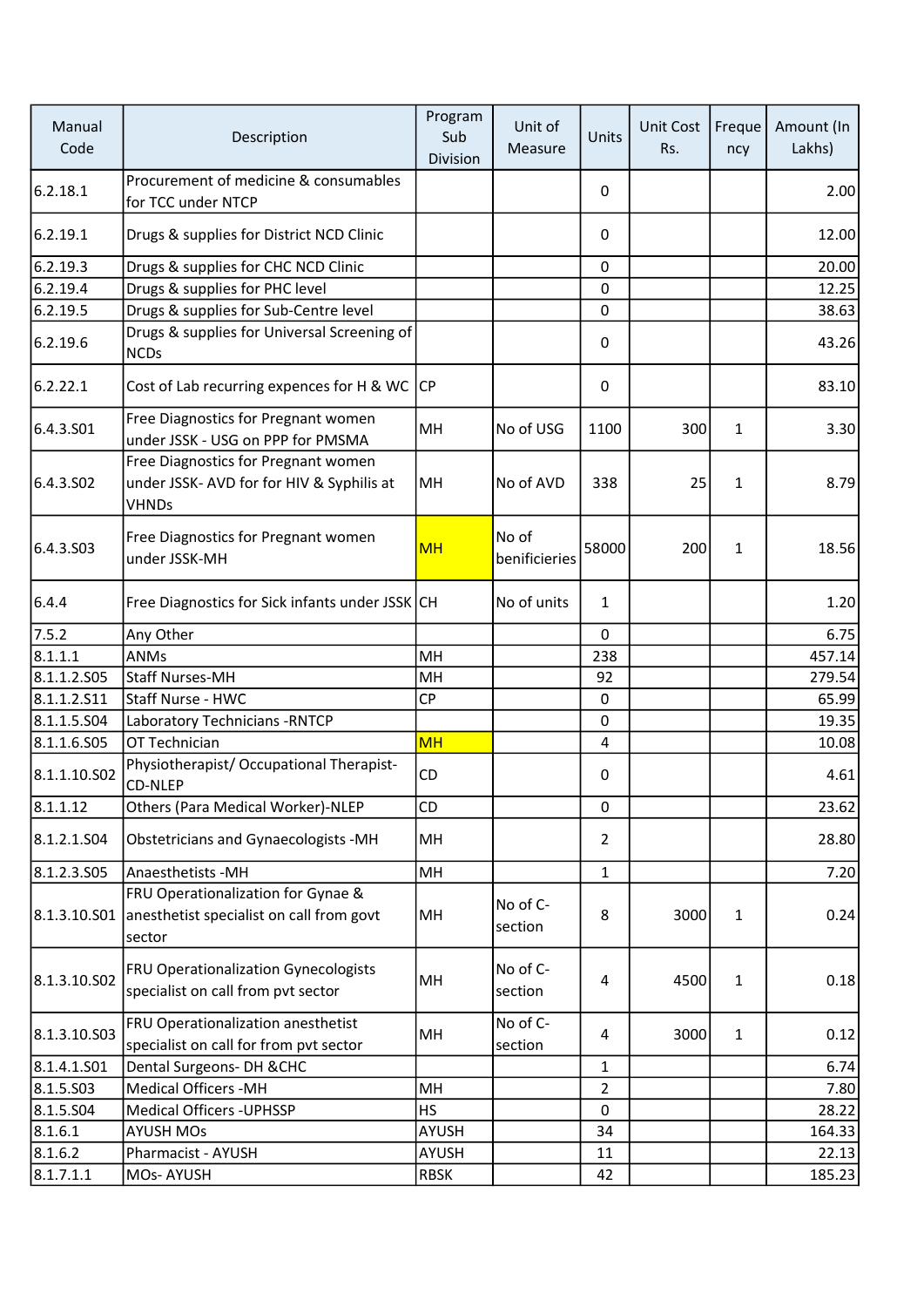| Manual<br>Code            | Description                                                 | Program<br>Sub<br>Division | Unit of<br>Measure | Units          | Unit Cost<br>Rs. | Freque<br>ncy | Amount (In<br>Lakhs) |
|---------------------------|-------------------------------------------------------------|----------------------------|--------------------|----------------|------------------|---------------|----------------------|
|                           | 8.1.7.1.2.S02 MOs-Dental MO/ BDS                            | <b>RBSK</b>                |                    | 10             |                  |               | 67.96                |
| 8.1.7.1.3                 | <b>Staff Nurse</b>                                          | <b>RBSK</b>                |                    | 8              |                  |               | 25.63                |
| 8.1.7.1.4                 | ANM                                                         | <b>RBSK</b>                |                    | 18             |                  |               | 29.84                |
|                           | 8.1.7.1.5.S01 Para Medical Worker                           | <b>RBSK</b>                |                    | 22             |                  |               | 50.75                |
| 8.1.7.1.5.S02 Pharmacists |                                                             | <b>RBSK</b>                |                    | $\overline{4}$ |                  |               | 6.41                 |
| 8.1.8.1                   | <b>Medical Officers</b>                                     | <b>CH</b>                  |                    | 1              |                  |               | 8.32                 |
| 8.1.8.2                   | <b>Staff Nurse</b>                                          | <b>CH</b>                  |                    | 4              |                  |               | 12.30                |
| 8.1.8.3                   | Cook cum caretaker                                          | <b>CH</b>                  |                    | $\overline{2}$ |                  |               | 2.60                 |
| 8.1.8.5                   | Feeding demonstrator for NRC                                | <b>CH</b>                  |                    | 1              |                  |               | 3.04                 |
| 8.1.9.1                   | Paediatrician                                               | <b>CH</b>                  |                    | 3              |                  |               | 49.50                |
| 8.1.9.3.501               | Staff Nurse - SNCU/KMC                                      | <b>CH</b>                  |                    | 12             |                  |               | 22.14                |
| 8.1.9.3.502               | Staff Nurse -NBSU                                           | <b>CH</b>                  |                    | 9              |                  |               | 20.82                |
| 8.1.9.6.502               | Others- SNCU Staff ( Ward Aaya/ Cleaner/<br>Security Guard) | <b>CH</b>                  |                    | 9              |                  |               | 12.43                |
| 8.1.9.6.503               | Others- SNCU Staff DEO                                      | <b>CH</b>                  |                    | 1              |                  |               | 2.14                 |
| 8.1.12.1                  | Mid-level Service Provider                                  | CP                         |                    | 0              |                  |               | 461.26               |
| 8.1.12.2                  | Performance incentive for Mid-level<br>service providers    | <b>CP</b>                  |                    | 0              |                  |               | 345.60               |
|                           | 8.1.13.1.S02 Counsellor -RKSK                               | <b>RKSK</b>                |                    | $\overline{2}$ |                  |               | 5.25                 |
|                           | 8.1.13.1.S03 Counsellor -RMNCHA-FW                          | <b>FP</b>                  | No of<br>Councelor | 3              |                  |               | 6.15                 |
| 8.1.13.5                  | Audiometrician/ Audiologist-NCD-NPPCD                       | <b>NCD</b>                 |                    | 0              |                  |               | 3.78                 |
| 8.1.13.10                 | TBHV-CD-RNTCP                                               | CD                         |                    | $\mathbf 0$    |                  |               | 9.04                 |
| 8.1.13.18                 | Audiometrics Asstt.NCD-NPPCD                                | <b>NCD</b>                 |                    | 0              |                  |               | 2.13                 |
| 8.1.13.19                 | Instructor for Hearing Imapired Children-<br>NCD-NPPCD      | <b>NCD</b>                 |                    | 0              |                  |               | 1.53                 |
| 8.1.13.22.50<br>4         | Lab Technician UPHSSP                                       | <b>DHS</b>                 |                    | 0              |                  |               | 4.35                 |
| 8.1.13.22.SO<br>6         | OT Technician UPHSSP                                        | <b>DHS</b>                 |                    | 0              |                  |               | 6.52                 |
| 8.1.13.22.50<br>7         | Rogi Sahayata Kendra Manager                                | QA                         |                    | $\overline{2}$ |                  |               | 5.36                 |
| 8.1.13.22.50<br>9         | <b>Staff Nurse UPHSSP</b>                                   | <b>DHS</b>                 |                    | 0              |                  |               | 55.58                |
| 8.1.13.22.51<br>0         | X-Ray Technician UPHSSP                                     | <b>DHS</b>                 |                    | 0              |                  |               | 6.52                 |
| 8.1.13.22.51<br>2         | Physiotherapist UPHSSP                                      | <b>DHS</b>                 |                    | 0              |                  |               | 2.59                 |
| 8.1.13.22.51<br>3         | Rogi Sahayata Kendra Operator                               | QA                         |                    | $\overline{2}$ |                  |               | 2.95                 |
| 8.1.13.22.51<br>5         | <b>ECG Technician UPHSSP</b>                                | <b>DHS</b>                 |                    | 0              |                  |               | 2.17                 |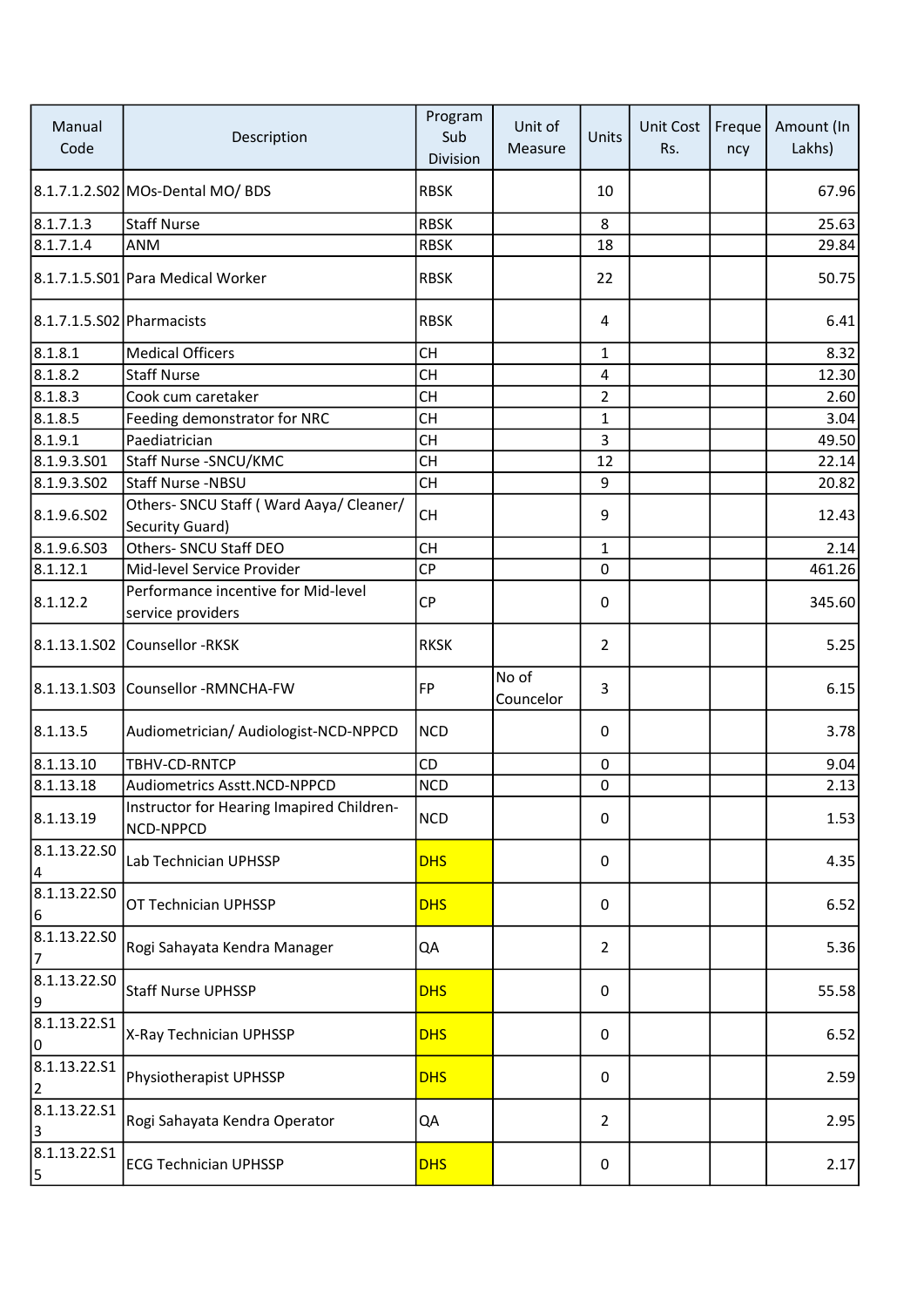| Manual<br>Code     | Description                                                                                   | Program<br>Sub<br>Division | Unit of<br>Measure | Units        | Unit Cost<br>Rs. | Freque<br>ncy | Amount (In<br>Lakhs) |
|--------------------|-----------------------------------------------------------------------------------------------|----------------------------|--------------------|--------------|------------------|---------------|----------------------|
| 8.1.13.22.S1<br>17 | <b>Audiometric Assistant- UPHSSP</b>                                                          | <b>DHS</b>                 |                    | 0            |                  |               | 2.42                 |
| 8.1.16.2.S01       | Cold Chain Handlers                                                                           | RI                         |                    | 0            |                  |               | 2.00                 |
|                    | 8.1.16.6.S02 Data Entry Operator CD-RCP                                                       | <b>CD</b>                  |                    | 0            |                  |               | 0.25                 |
| 8.1.16.7.S05       | Cleaner-NRC                                                                                   | <b>CH</b>                  |                    | 1            |                  |               | 1.44                 |
| 8.4.7              | Incentive to provider for PPIUCD services<br>@Rs 150 per PPIUCD insertion                     | FP                         | No of Clints       | 2579         | 150              |               | 3.87                 |
| 8.4.8              | Incentive to provider for PAIUCD Services<br>@Rs 150 per PAIUCD insertion                     | FP                         | No of Clints       | 10           | 150              |               | 0.02                 |
| 8.4.9              | Team based incentives for Health &<br>Wellness Centers (H&WC Sub Center)                      | <b>CP</b>                  |                    | 0            |                  |               | 253.44               |
| 8.4.10             | Team based incentives for Health &<br>Wellness Centers (H&WC PHC)                             | <b>CP</b>                  |                    | 0            |                  |               | 47.60                |
| 8.4.12.501         | HRP identification and follow up for ANM                                                      | MH                         | No of HRP          | 1250         | 200              | 1             | 2.50                 |
| 8.4.12.503         | Performance based Incentives to RMNCHA<br><b>Counselors in Family Planning</b>                | FP                         | No of Clints       | 307          | 50               |               | 0.15                 |
| 8.4.12.504         | RI Cold chain handlers incentive                                                              | RI                         | No                 | 21           | 2400             | 12            | 6.05                 |
| 9.1.6.1            | Development/ translation and duplication<br>of training materials                             | CH                         | No of<br>Module    | 740          | 100              | 1             | 0.74                 |
| 9.2.3.S03          | Incentive for Program Coordination to<br>(HoD OBG/Principal)                                  | MH                         |                    | 0            |                  |               |                      |
| 9.5.1.6            | Training of Staff Nurses/ANMs / LHVs in<br>SBA                                                | <b>MH</b>                  |                    | 15           |                  |               | 19.91                |
| 9.5.1.21           | <b>Onsite Mentoring for DAKSHATA</b>                                                          |                            |                    | 1            |                  |               | 1.20                 |
| 9.5.2.2.S01        | <b>State and District Lanch of SAANS</b>                                                      | <b>CH</b>                  | No.                | 1            |                  |               | 0.50                 |
| 9.5.2.2.SO2        | State and District Planning and Review<br>Meeting of SAANS                                    | <b>CH</b>                  | No.                | 1            |                  |               | 0.20                 |
| 9.5.2.19           | Orientation on National Deworming Day                                                         | <b>RKSK</b>                |                    | $\mathbf{1}$ |                  |               | 1.64                 |
| 9.5.2.24.S02       | <b>District Training of SAANS</b>                                                             | CH                         |                    | 14           |                  |               | 4.65                 |
| 9.5.2.25.S01       | One day Orientation Training for IDCF                                                         | <b>CH</b>                  | No of<br>district  | 1            | 150000           | $\mathbf{1}$  | 1.50                 |
| 9.5.3.1.S01        | Qtr.Review/orientation meeting at Block<br>Level for ANM of 57 MPV Districts                  | FP                         | No of<br>Meetings  | 13           | 3000             |               | 1.56                 |
| 9.5.3.1.S03        | District Level One Day Orientation of newly<br>recruited ANM/SN ON Family Planning<br>Schemes | FP                         | No of<br>Meetings  | 1            | 3000             |               | 0.03                 |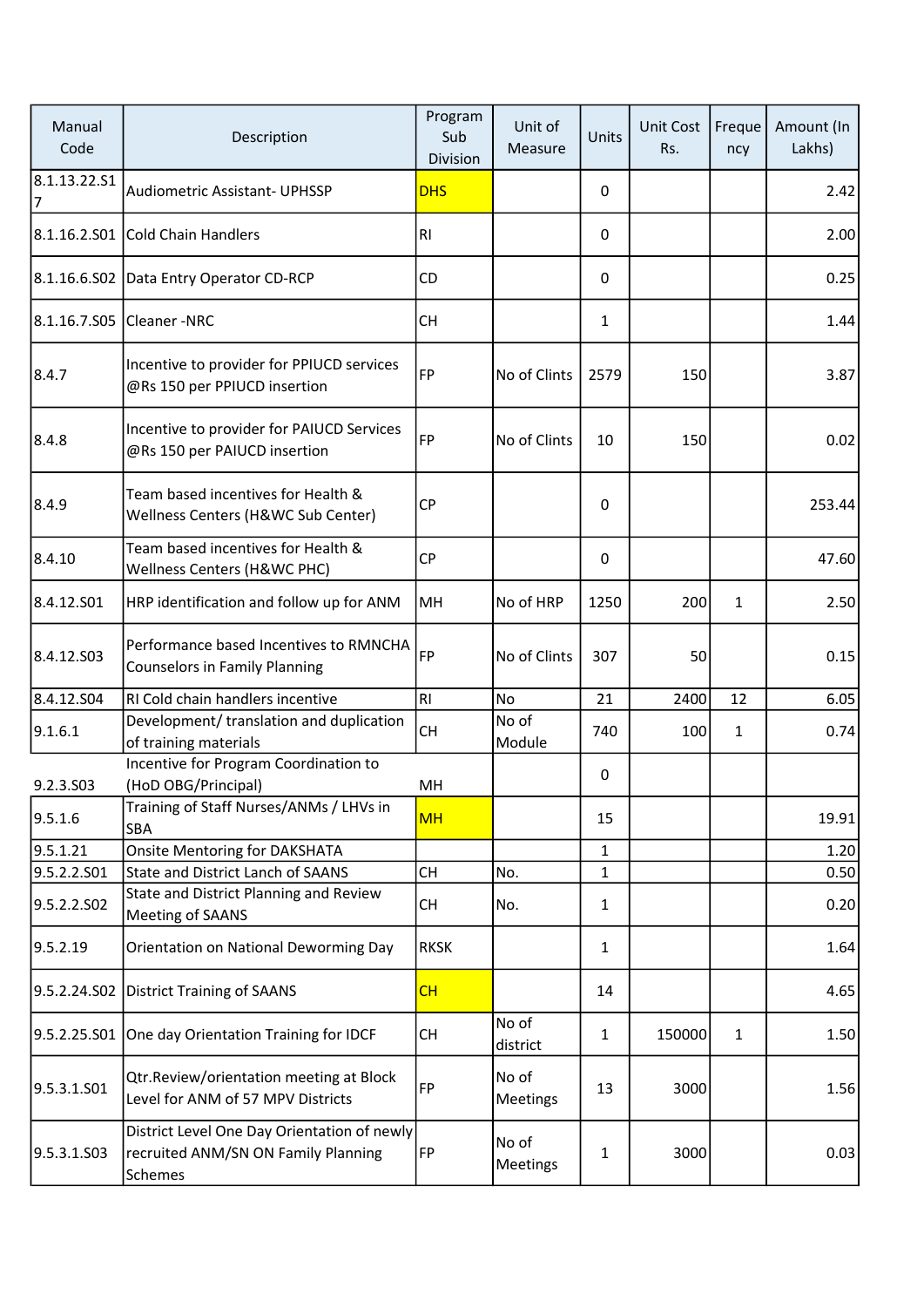| Manual<br>Code | Description                                                                                                                           | Program<br>Sub<br>Division | Unit of<br>Measure      | Units        | <b>Unit Cost</b><br>Rs. | Freque<br>ncy | Amount (In<br>Lakhs) |
|----------------|---------------------------------------------------------------------------------------------------------------------------------------|----------------------------|-------------------------|--------------|-------------------------|---------------|----------------------|
| 9.5.3.2.502    | District Level Dissemination Workshop                                                                                                 | FP                         | No of<br>workshops      | $\mathbf{1}$ | 10000                   |               | 0.10                 |
| 9.5.3.22       | Training of Medical officers (Injectible<br><b>Contraceptive Trainings)</b>                                                           | <b>FP</b>                  | No of<br><b>Batches</b> | $\mathbf{1}$ | 22800                   |               | 0.23                 |
| 9.5.3.23       | Training of AYUSH doctors (Injectible<br><b>Contraceptive Trainings)</b>                                                              | <b>FP</b>                  | No of<br><b>Batches</b> | 1            | 22800                   |               | 0.23                 |
| 9.5.3.24       | Training of Nurses (Staff Nurse/LHV/ANM)<br>(Injectible Contraceptive Trainings)                                                      | FP                         | No of<br><b>Batches</b> | 8            | 35800                   |               | 2.86                 |
| 9.5.4.10       | <b>WIFS trainings (Block)</b>                                                                                                         | <b>RKSK</b>                | No of Batch             | 14           | 3000                    | 1             | 0.42                 |
| 9.5.4.13.2     | Training of two nodal teachers per school                                                                                             | <b>RKSK</b>                | No of<br>school         | 989          | 7000                    | 1             | 69.23                |
| 9.5.4.13.3     | Any other (please specify) Anemia Free<br>Adolcent event at Inter Collages                                                            | <b>RKSK</b>                | No of event             | 28           | 5000                    | 1             | 1.40                 |
| 9.5.5.1        | RBSK Training - Training of Mobile health<br>team - technical and managerial (5 days)                                                 | <b>RBSK</b>                | No of batch             | 3            | 15450                   | $\mathbf{1}$  | 0.46                 |
| 9.5.10.1.S01   | Training under Immunisation-Data Handler RI                                                                                           |                            |                         | 0            |                         |               | 0.06                 |
| 9.5.10.1.S04   | Training under Immunisation-CCH                                                                                                       | R <sub>l</sub>             |                         | 0            |                         |               | 0.70                 |
| 9.5.12.1       | Training / Capacity Building (Malaria)                                                                                                | CD                         |                         | 0            |                         |               | 0.63                 |
| 9.5.12.6       | Training/sensitization of district level<br>officers on ELF and drug distributors<br>including peripheral health workers (AES/<br>JE) | <b>CD</b>                  |                         | 0            |                         |               | 3.01                 |
| 9.5.14.1       | <b>Trainings under RNTCP</b>                                                                                                          | CD                         |                         | $\pmb{0}$    |                         |               | 3.37                 |
| 9.5.17.1       | Training of doctors and staff at DH Level<br>under NPHCE                                                                              | <b>NCD</b>                 |                         | 0            |                         |               | 0.80                 |
| 9.5.18.1.1     | Orientation of Stakeholder organizations                                                                                              | <b>NCD</b>                 |                         | 0            |                         |               | 0.40                 |
| 9.5.18.1.2     | Training of Health Professionals                                                                                                      | <b>NCD</b>                 |                         | 0            |                         |               | 0.40                 |
| 9.5.18.1.3     | <b>Orientation of Law Enforcers</b>                                                                                                   | <b>NCD</b>                 |                         | 0            |                         |               | 0.60                 |
| 9.5.18.1.4     | Other Trainings/Orientations - sessions<br>incorporated in other's training                                                           | <b>NCD</b>                 |                         | 0            |                         |               | 1.30                 |
| 9.5.19.2       | District NCD Cell                                                                                                                     | <b>NCD</b>                 |                         | $\mathbf 0$  |                         |               | 3.00                 |
| 9.5.19.3       | Training for Universal Screening for NCDs                                                                                             | <b>NCD</b>                 |                         | 0            |                         |               | 29.03                |
| 9.5.25.3       | Kayakalp Trainings                                                                                                                    | QA                         | Batch                   | 1            | 33000                   | $\mathbf{1}$  | 0.33                 |
| 9.5.26.2       | Training cum review meeting for HMIS &<br>MCTS at District level                                                                      | <b>MIS</b>                 |                         | 0            |                         |               | 0.61                 |
| 9.5.26.3       | Training cum review meeting for HMIS &<br>MCTS at Block level                                                                         | <b>MIS</b>                 |                         | 0            |                         |               | 2.37                 |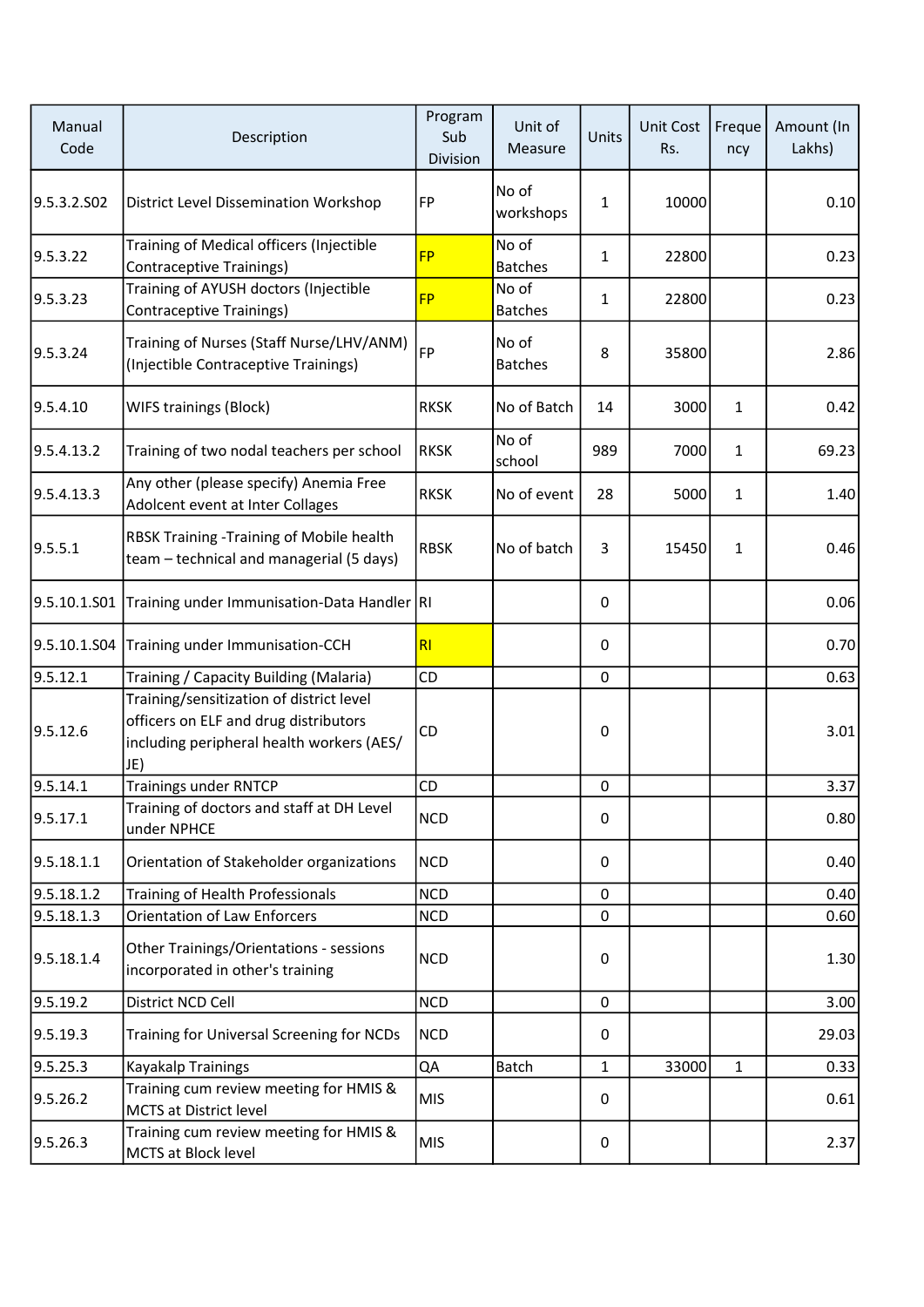| Manual<br>Code       | Description                                                                                                 | Program<br>Sub<br>Division  | Unit of<br>Measure    | Units          | <b>Unit Cost</b><br>Rs. | Freque<br>ncy | Amount (In<br>Lakhs) |
|----------------------|-------------------------------------------------------------------------------------------------------------|-----------------------------|-----------------------|----------------|-------------------------|---------------|----------------------|
| 9.5.27.4.S01         | Cost of Yoga Sessions                                                                                       | <b>CP</b>                   |                       | 0              |                         |               | 17.03                |
| 9.5.29.13.SO<br>4.02 | Scaling up Nurse Mentoring Program<br>Honorarium                                                            | MH                          |                       | 13             |                         |               | 7.80                 |
| 9.5.29.13.SO<br>4.03 | Scaling up Nurse Mentoring Program<br>Yearly TA DA                                                          | MH                          |                       | 13             |                         |               | 0.39                 |
| 9.5.29.13.SO<br>4.04 | Scaling up Nurse Mentoring Program<br>Register                                                              | MH                          |                       | 13             |                         |               | 0.03                 |
| 9.5.29.13.SO<br>4.05 | Scaling up Nurse Mentoring Program Mini<br>Skill Lab                                                        | MH                          |                       | 13             |                         |               | 13.00                |
| 10.1.1               | Maternal Death Review (both in<br>institutions and community)                                               | MH                          | No of<br><b>CBMDR</b> | 79             | 600                     | 1             | 0.47                 |
| 10.1.2               | <b>Child Death Review</b>                                                                                   | <b>CH</b>                   | No of<br>district     | $\mathbf{1}$   |                         |               | 13.91                |
| 10.2.4               | Microfilaria Survey - Lymphatic Filariasis                                                                  | CD                          |                       | 0              |                         |               | 0.50                 |
| 10.2.5               | Monitoring & Evaluation (Post MDA<br>assessment by medical colleges (Govt. &<br>private)/ICMR institutions) | CD                          |                       | 0              |                         |               | 0.35                 |
| 11.3                 | Targeting Naturally Occurring Gathering of<br>People/ Health Mela                                           |                             |                       | $\overline{2}$ |                         |               | 13.00                |
| 11.5.1               | Media Mix of Mid Media/ Mass Media                                                                          | <b>IEC</b>                  |                       | $\mathbf{1}$   |                         |               | 0.75                 |
| 11.5.4.S02           | Celebration of New Born Care Week                                                                           | <b>CH</b>                   | No of<br>district     | $\mathbf{1}$   | 50000                   | 1             | 0.50                 |
| 11.5.4.S03           | <b>Celebration of Breastfeeding Week</b>                                                                    | <b>CH</b>                   | No of<br>district     | 1              | 40000                   | 1             | 0.40                 |
| 11.5.4.S05           | District Level IEC/BCC Activity Under<br>SAANS                                                              | <b>CH</b>                   | No.                   | $\mathbf{1}$   | 200000                  |               | 2.00                 |
| 11.6.3               | IEC & promotional activities for World<br>Population Day celebration                                        | <b>IEC/FP</b>               | No of<br>events       | 14             |                         |               | 1.97                 |
| 11.6.4               | IEC & promotional activities for Vasectomy<br>Fortnight celebration                                         | <b>IEC/FP</b>               | No of<br>events       | 14             |                         |               | 1.37                 |
| 11.8.2               | Any other IEC/BCC activities (Wall Painting<br>Banner & Poster)                                             | <b>IEC</b>                  |                       | 0              |                         |               | 3.08                 |
| 11.9.1.S01           | Creating awareness on declining sex ratio<br>issue (PNDT)- Block Level                                      | <b>IEC/PNDT</b>             | No of<br>Events       | 11             | 10000                   |               | 1.10                 |
| 11.9.1.S02           | Creating awareness on declining sex ratio<br>issue (PNDT)- District Level                                   | <b>IEC/PNDT</b>             | No of<br>Events       | 1              | 25000                   |               | 0.25                 |
| 11.10.1.501          | Donor Refreshment amount                                                                                    | <b>BLOOD</b><br><b>CELL</b> | No of<br>donation     | 0              | 25                      | 1             | 0.09                 |
| 11.10.1.S02          | <b>Blood donation Camp</b>                                                                                  | <b>BLOOD</b><br><b>CELL</b> | No of camp            | 0              | 2500                    | $\mathbf{1}$  | 0.15                 |
| 11.10.1.503          | Travel & Communication Expenses for BB<br><b>Counselors PRO BCTV</b>                                        | <b>BLOOD</b><br><b>CELL</b> |                       | 0              |                         |               | 0.18                 |
| 11.11.1              | <b>IEC for NPPCD</b>                                                                                        | <b>IEC</b>                  |                       | $\mathbf 0$    |                         |               | 0.50                 |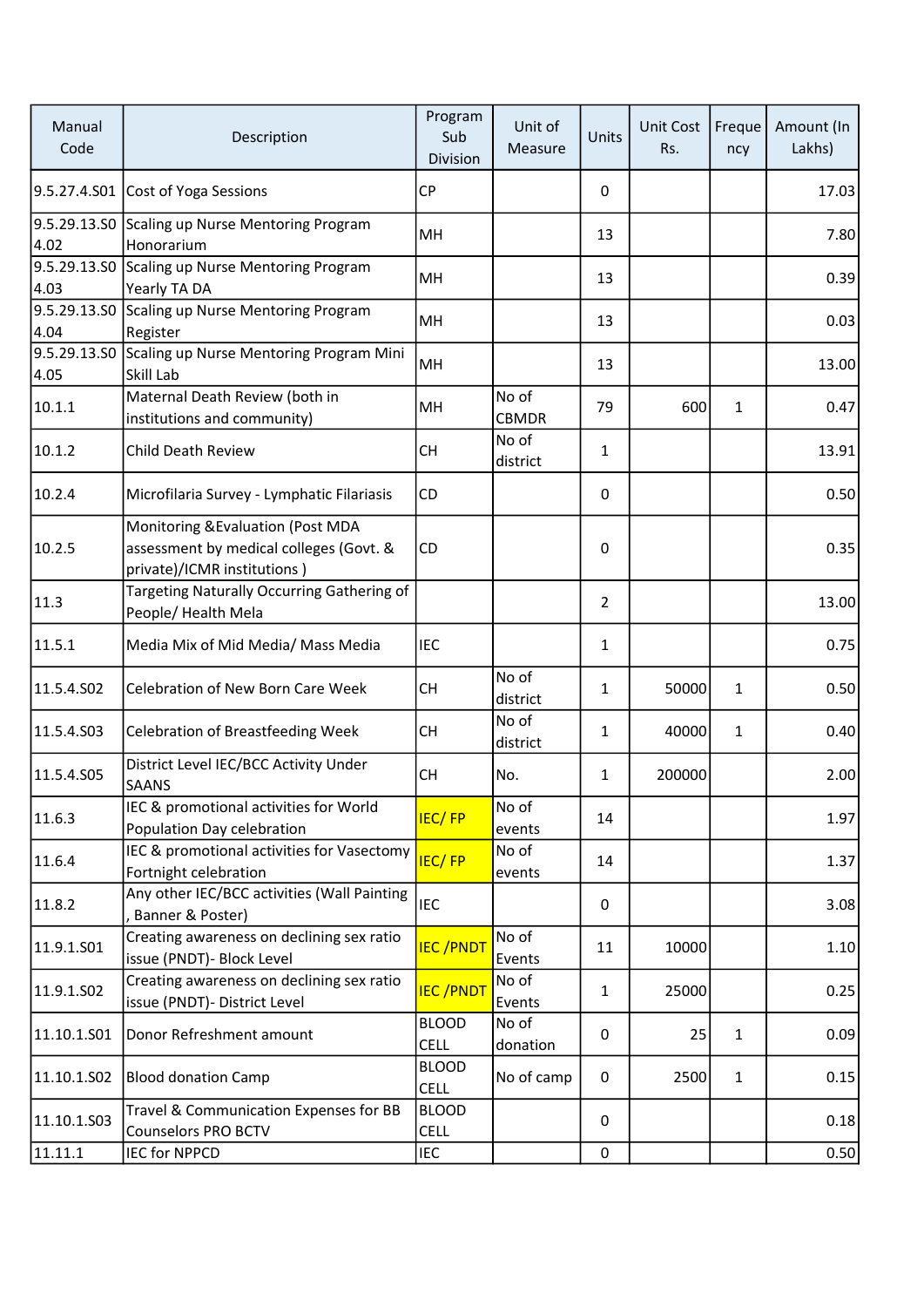| Manual<br>Code | Description                                                                                                                                          | Program<br>Sub<br>Division | Unit of<br>Measure | Units        | <b>Unit Cost</b><br>Rs. | Freque<br>ncy | Amount (In<br>Lakhs) |
|----------------|------------------------------------------------------------------------------------------------------------------------------------------------------|----------------------------|--------------------|--------------|-------------------------|---------------|----------------------|
| 11.14.1        | Health Education & Publicity for NIDDCP                                                                                                              | <b>IEC</b>                 |                    | 0            |                         |               | 0.26                 |
| 11.15.1        | IEC/BCC for Malaria                                                                                                                                  | <b>IEC</b>                 |                    | 0            |                         |               | 0.35                 |
| 11.15.2        | IEC/BCC for Social mobilization (Dengue<br>and Chikungunya)                                                                                          | <b>IEC</b>                 |                    | 0            |                         |               | 0.20                 |
| 11.15.4        | Specific IEC/BCC for Lymphatic Filariasis                                                                                                            | <b>IEC</b>                 |                    | 0            |                         |               | 2.26                 |
| 11.16.1        | IEC/BCC: Mass media, Outdoor media,<br>Rural media, Advocacy media for NLEP                                                                          | CD                         |                    | 0            |                         |               | 0.98                 |
| 11.17.1        | ACSM (State & district)                                                                                                                              | <b>IEC</b>                 |                    | $\mathbf 0$  |                         |               | 8.09                 |
| 11.19.1        | Translation of IEC material and distribution IEC                                                                                                     |                            |                    | 0            |                         |               | 0.50                 |
| 11.20.2        | Celebration of days-ie International Day<br>for older persons                                                                                        | <b>IEC</b>                 |                    | 0            |                         |               | 1.00                 |
| 11.21.1        | <b>IEC/SBCC for NTCP</b>                                                                                                                             | <b>IEC</b>                 |                    | 0            |                         |               | 1.50                 |
| 11.22.2        | IEC/BCC for District NCD Cell                                                                                                                        | <b>IEC</b>                 |                    | 0            |                         |               | 0.50                 |
| 11.24.1        | IEC activities for Health & Wellness centre<br>(H&WC)                                                                                                | <b>IEC</b>                 |                    | 0            |                         |               | 66.00                |
| 11.24.3.4      | State-level IEC Campaigns/Other IEC<br>Campaigns                                                                                                     | <b>IEC</b>                 |                    | 19           |                         |               | 2.85                 |
| 11.24.4.1      | IEC/BCC under NRCP: Rabies Awareness<br>and DO'S and Don'ts in the event of Animal<br><b>Bites</b>                                                   |                            |                    | 0            |                         |               | 4.00                 |
| 12.1.1         | Printing of MDR formats                                                                                                                              | MH                         |                    | 160          |                         |               | 0.05                 |
| 12.1.2         | Printing of MCP cards, safe motherhood<br>booklets etc.                                                                                              | MH                         | No of cards        | 77581        | 17                      | 1             | 13.19                |
| 12.1.3         | Printing of labor room registers and<br>casesheets/ LaQshya related printing                                                                         | MH                         | No of<br>casesheet | 38000        | 10                      | 1             | 3.80                 |
| 12.1.5         | Any other (Printing of CAC Format)                                                                                                                   | FP/CAC                     | No of<br>formats   | 200          |                         |               | 0.30                 |
| 12.2.4         | Printing of Child Death Review formats                                                                                                               | <b>CH</b>                  |                    | #####        |                         |               | 1.79                 |
| 12.2.5         | Printing of compliance cards and reporting<br>formats for National Iron Plus Initiative-for<br>6-59 months age group and for 5-10 years<br>age group | CH                         | No of<br>format    | #####        | 1                       | $\mathbf{1}$  | 2.07                 |
| 12.2.6         | Printing of IEC materials and reporting<br>formats etc. for National Deworming Day                                                                   | <b>RKSK</b>                |                    | 1            |                         |               | 3.57                 |
| 12.2.7         | Printing of IEC Materials and monitoring<br>formats for IDCF                                                                                         | <b>CH</b>                  | No of<br>District  | 1            | 118000                  | $\mathbf{1}$  | 1.18                 |
| 12.2.10        | Printing (SNCU data management)                                                                                                                      | <b>CH</b>                  | No of SNCU         | $\mathbf{1}$ | 100000                  | $\mathbf{1}$  | 1.00                 |
| 12.2.11        | Printing of HBNC referral cards and other<br>formats                                                                                                 | <b>CH</b>                  | No. of<br>format   | #####        | 0.5                     | $\mathbf{1}$  | 2.19                 |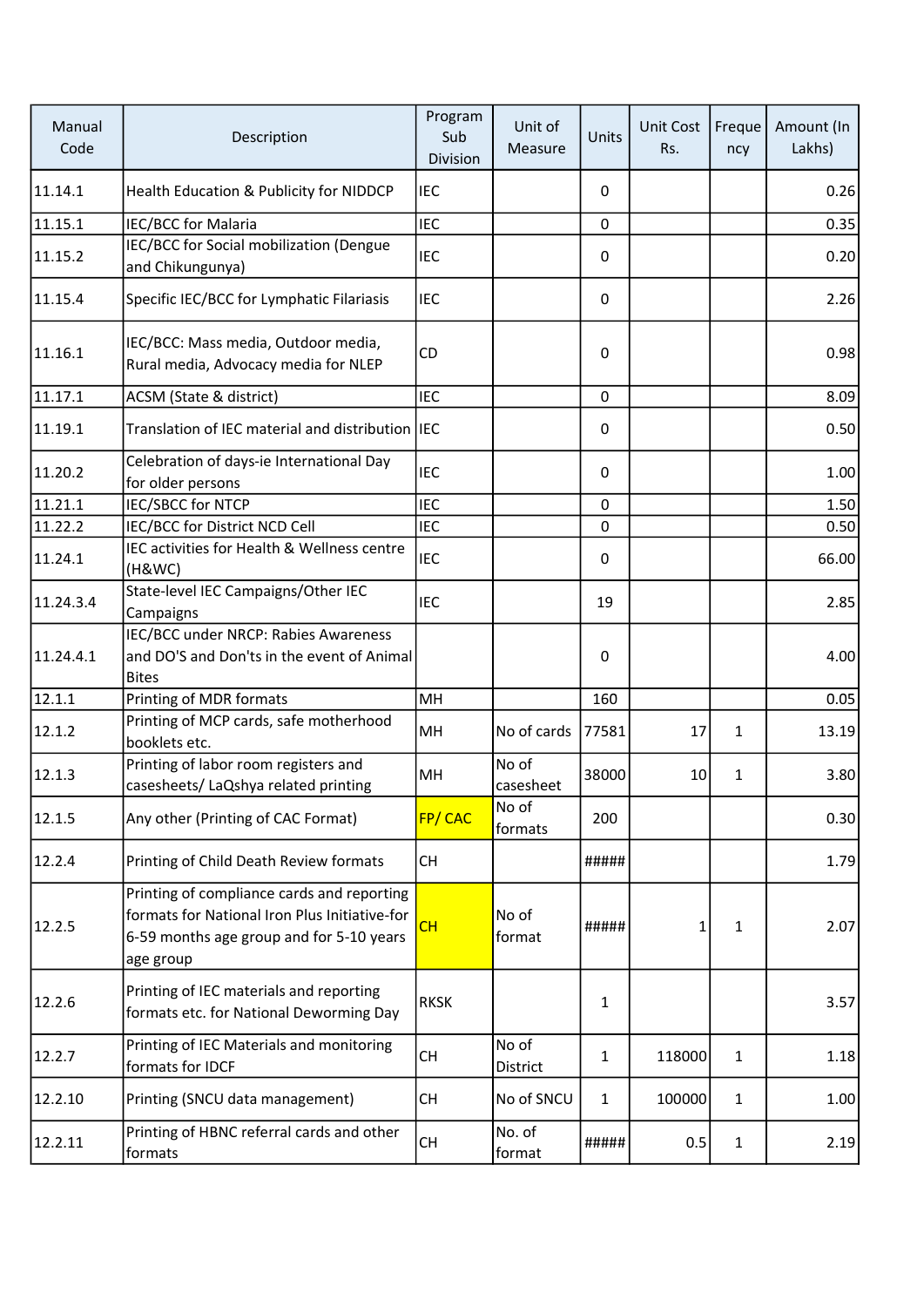| Manual<br>Code | Description                                                                                 | Program<br>Sub<br>Division  | Unit of<br>Measure         | Units          | Unit Cost<br>Rs. | Freque<br>ncy | Amount (In<br>Lakhs) |
|----------------|---------------------------------------------------------------------------------------------|-----------------------------|----------------------------|----------------|------------------|---------------|----------------------|
| 12.3.3         | Printing of FP Manuals, Guidelines, etc.                                                    | FP                          | No of<br>formats           | 0              |                  |               | 1.72                 |
| 12.5.4         | Printing of RBSK card and registers                                                         | <b>RBSK</b>                 | No of<br>children          | #####          |                  |               | 9.13                 |
| 12.5.6         | Any other (Printing of Banner and Sticker<br>under RBSK)                                    | <b>RBSK</b>                 |                            | 90             |                  |               | 0.10                 |
| 12.7.1         | Printing of ASHA diary                                                                      | CP                          |                            | 2526           |                  |               | 4.42                 |
| 12.7.2         | Printing of ASHA Modules and formats                                                        | <b>CP</b>                   |                            | 0              |                  |               | 0.71                 |
| 12.7.3         | Printing of CBAC format                                                                     | <b>CP</b>                   |                            | 0              |                  |               | 38.97                |
| 12.8.1         | Printing of cards for screening of children<br>for hemoglobinopathies                       | <b>BLOOD</b><br><b>CELL</b> |                            | 0              |                  |               | 0.25                 |
| 12.9.1         | Printing of HMIS Formats                                                                    | <b>MIS</b>                  |                            | 0              |                  |               | 0.62                 |
| 12.9.3         | Printing of MCTS follow-up formats/<br>services due list/ work plan                         | <b>MIS</b>                  |                            | 2311           |                  |               | 0.83                 |
| 12.10.1        | Printing and dissemination of<br>Immunization cards, tally sheets,<br>monitoring forms etc. | RI                          | No of<br>Benificiary       | 91084          | 10               | 1             | 9.11                 |
| 12.13.2        | Printing                                                                                    | <b>CD</b>                   |                            | 0              |                  |               | 2.97                 |
| 12.14.1        | Printing of Challan Books under NTCP                                                        |                             |                            | 0              |                  |               | 0.21                 |
| 12.17.5.S02    | Printing of form P,L, S under IDSP progrm                                                   |                             |                            | 0              |                  |               | 0.49                 |
| 13.2.1         | Assessments                                                                                 | QA                          |                            | $\overline{2}$ |                  |               | 0.20                 |
| 14.1.1.3.S03   | District Logistic Manager                                                                   | FP                          | No.                        | $\mathbf{1}$   |                  |               | 4.41                 |
| 14.1.1.4       | Annual increment for all the existing<br>positions                                          |                             |                            | $\mathbf{1}$   |                  |               | 0.21                 |
| 14.2.3.502     | Implementation of FP-LMIS District-<br><b>Transportation Cost</b>                           | FP                          | Lumpsump                   | 1              |                  |               | 1.03                 |
| 14.2.3.506     | Procurement of Desktops and UPS Printers-<br>District                                       |                             | No.                        | $\mathbf{1}$   | 50000            |               | 0.50                 |
| 14.2.4.1       | Alternative vaccine delivery in hard to<br>reach areas                                      | RI                          | No of AVD                  | 1590           | 200              | $\mathbf{1}$  | 3.18                 |
| 14.2.5         | Alternative Vaccine Delivery in other areas                                                 | IRI.                        | No of AVD                  | 31824          | 90               |               | 28.64                |
| 14.2.6         | POL for vaccine delivery from State to<br>district and from district to PHC/CHCs            | RI                          | No of<br><b>Districts</b>  | 1              | 200000           | $\mathbf{1}$  | 2.00                 |
| 14.2.7         | Cold chain maintenance                                                                      | R1                          | No of cold<br>chain points | 0              |                  |               | 0.41                 |
| 14.2.12        | Drug transportation charges                                                                 | <b>CD</b>                   |                            | 0              |                  |               | 0.72                 |
| 15.3.2         | Inter-sectoral convergence                                                                  | CD                          |                            | 0              |                  |               | 0.05                 |
| 15.5.3         | Private Provider Incentive                                                                  | CD                          |                            | 0              |                  |               | 3.78                 |
| 15.6.1         | Reimbursement for cataract operation for<br>NGO and Private Practitioners                   | <b>NCD</b>                  |                            | 0              |                  |               | 27.07                |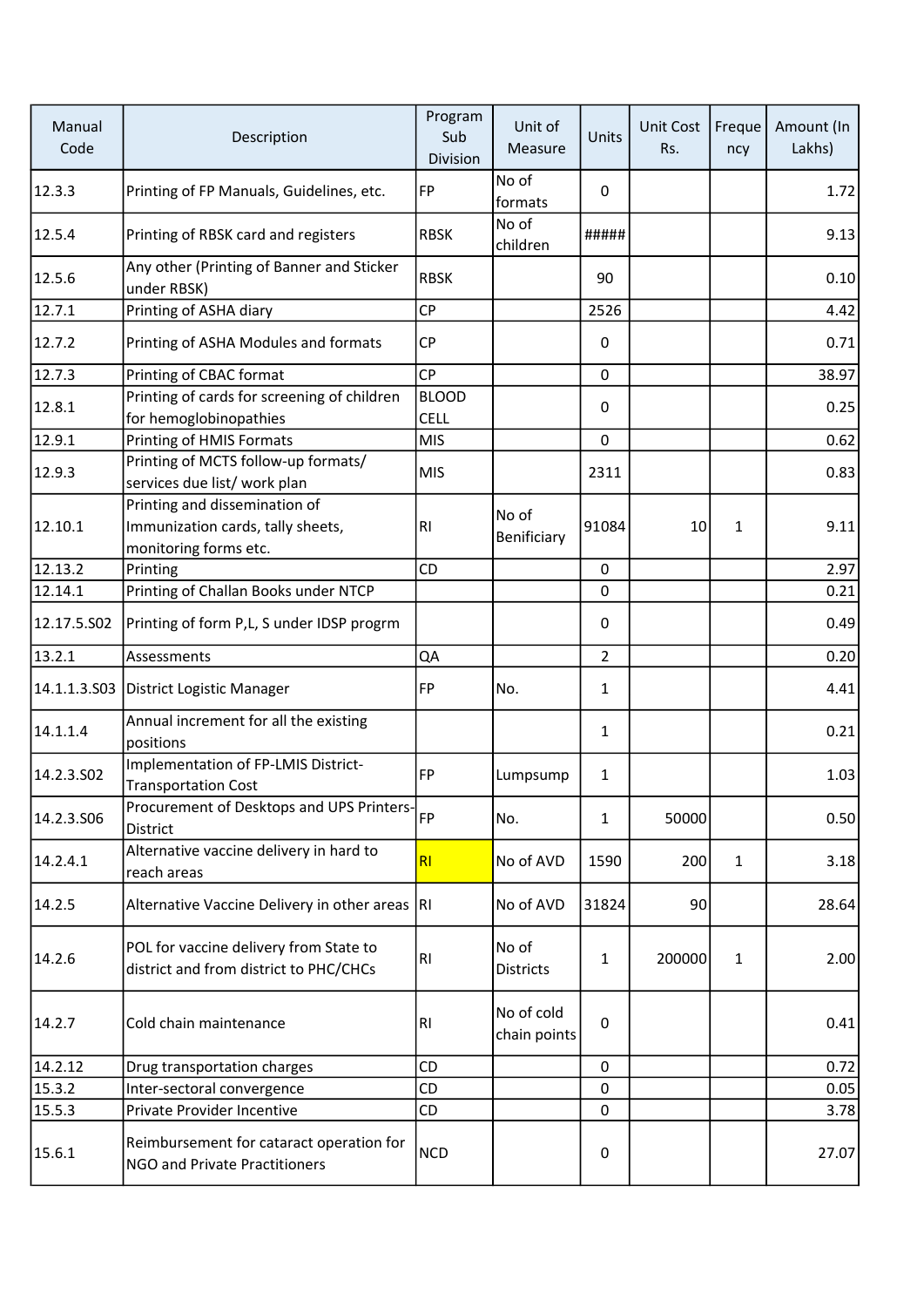| Manual<br>Code      | Description                                                                                                              | Program<br>Sub<br>Division | Unit of<br>Measure     | Units          | <b>Unit Cost</b><br>Rs. | Freque<br>ncy  | Amount (In<br>Lakhs) |
|---------------------|--------------------------------------------------------------------------------------------------------------------------|----------------------------|------------------------|----------------|-------------------------|----------------|----------------------|
| 16.1.1.1.1          | State - Health Action Plan                                                                                               | PM                         | No of<br>Booklet       | 37             | 300                     | $\mathbf{1}$   | 0.11                 |
| 16.1.1.4            | Prepare detailed operational plan for RBSK<br>across districts (including cost of plan)                                  | <b>RBSK</b>                | No of<br><b>Blocks</b> | 13             | 500                     | $\mathbf{1}$   | 0.07                 |
| 16.1.1.6            | To develop micro plan at sub-centre level                                                                                | R1                         | No                     | 309            | 100                     | $\mathbf{1}$   | 0.31                 |
| 16.1.1.7            | For consolidation of micro plans at block<br>level                                                                       | RI                         | No                     | 18             | 1000                    | $\mathbf{1}$   | 0.18                 |
| 16.1.2.1.6          | Review meetings/ workshops under RKSK                                                                                    | <b>RKSK</b>                |                        | $\overline{2}$ |                         |                | 0.16                 |
| 16.1.2.1.7          | RBSK Convergence/Monitoring meetings                                                                                     | <b>RBSK</b>                | No of<br>Meetings      | 3              | 500                     | $\overline{3}$ | 0.20                 |
| 16.1.2.1.14         | Quarterly review meetings exclusive for RI<br>at district level with Block MOs, CDPO, and RI<br>other stake holders      |                            | No of<br>participants  | 182            | 100                     | 1              | 0.18                 |
| 16.1.2.1.15         | Quarterly review meetings exclusive for RI<br>at block level                                                             | R <sub>l</sub>             | No of<br>participants  | 3608           | 75                      | 1              | 2.71                 |
| 16.1.2.1.16         | <b>IDSP Meetings</b>                                                                                                     |                            |                        | 0              |                         |                | 0.04                 |
| 16.1.2.1.17         | State Task Force, State Technical Advisory<br>Committee meeting, District coordination<br>meeting (Lymphatic Filariasis) |                            |                        | 0              |                         |                | 0.30                 |
| 16.1.2.1.22         | Monthly meeting with the hospital staff                                                                                  |                            |                        | 0              |                         |                | 0.48                 |
| 16.1.2.1.28.5<br>01 | District Level MDR Review Meeting                                                                                        | MH                         | No of<br>meetings      | 6              | 3000                    | 1              | 0.18                 |
| 16.1.2.2.3          | State/ District Quality Assurance Unit<br>(Monitoring & Supervision)                                                     | QA                         | Vehicle                | 1              |                         |                | 3.60                 |
| 16.1.2.2.5          | Monitoring, Evaluation & Supervision<br>(Malaria)                                                                        |                            |                        | 0              |                         |                | 2.13                 |
| 16.1.2.2.6          | Monitoring/supervision and Rapid<br>response (Dengue and Chikungunya)                                                    |                            |                        | 0              |                         |                | 1.98                 |
| 16.1.2.2.8          | Monitoring & Supervision (Lymphatic<br>Filariasis)                                                                       |                            |                        | 0              |                         |                | 0.30                 |
| 16.1.2.2.12         | District NCD Cell                                                                                                        |                            |                        | 0              |                         |                | 1.13                 |
| 16.1.2.2.13         | <b>Supervision and Monitoring</b>                                                                                        |                            |                        | 0              |                         |                | 3.37                 |
| 16.1.2.2.14         | Monitoring Committee on Section 5                                                                                        |                            |                        | 0              |                         |                | 0.03                 |
| 16.1.2.2.16         | Monitoring and Surveillance (review<br>meetings, Travel) under NRCP                                                      |                            |                        | 0              |                         |                | 0.50                 |
| 16.1.3.1.1          | Mobility Support for SPMU/State                                                                                          |                            |                        | 0              |                         |                | 0.54                 |
| 16.1.3.1.9          | Mobility support for Rapid Response Team                                                                                 |                            |                        | 0              |                         |                | 0.47                 |
| 16.1.3.1.13         | <b>Vehicle Operation (POL)</b>                                                                                           |                            |                        | 0              |                         |                | 2.35                 |
| 16.1.3.1.14         | Vehicle hiring                                                                                                           |                            |                        | 0              |                         |                | 2.76                 |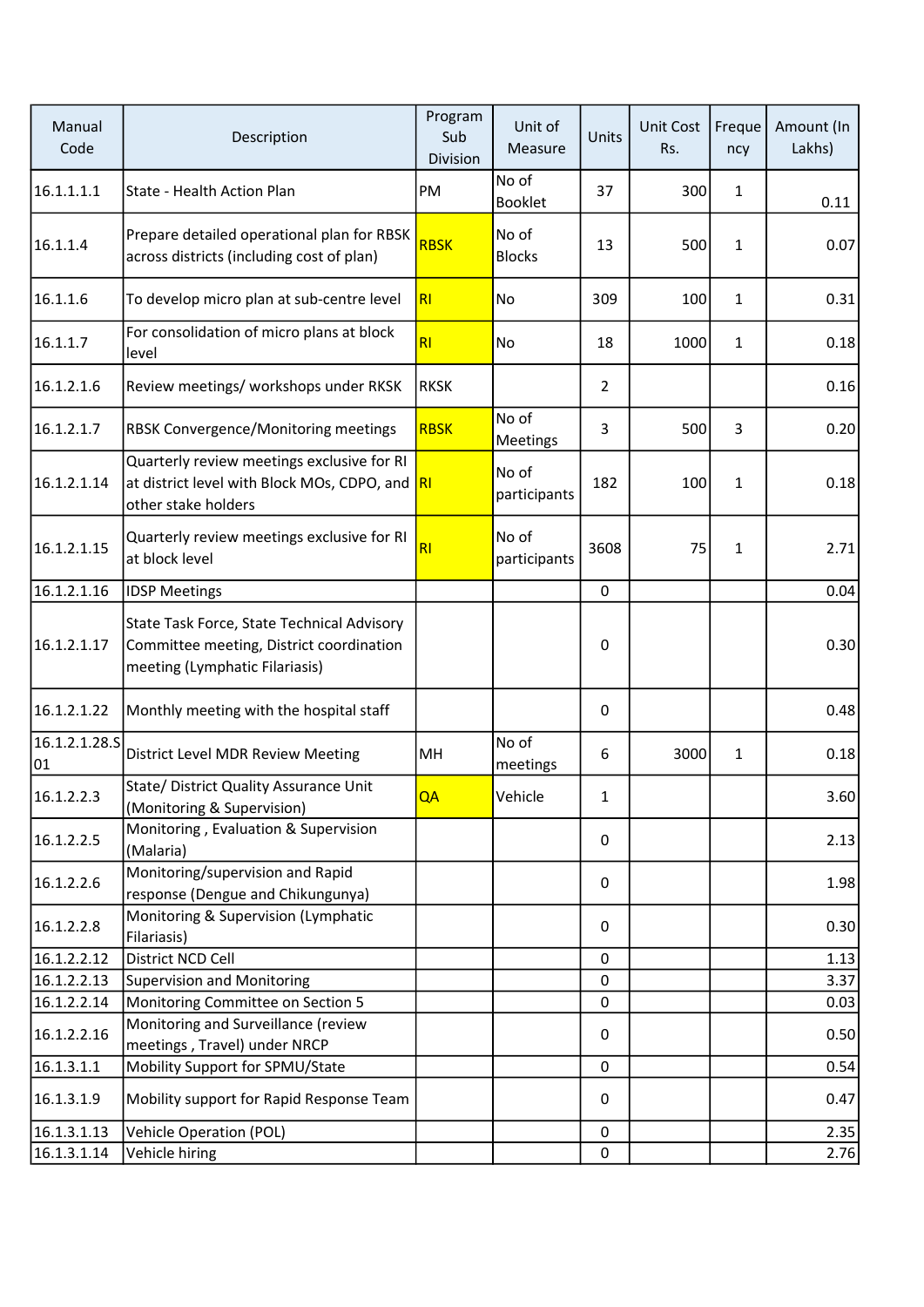| Manual<br>Code      | Description                                                                                                                                        | Program<br>Sub<br>Division | Unit of<br>Measure | Units        | Unit Cost<br>Rs. | Freque<br>ncy | Amount (In<br>Lakhs) |
|---------------------|----------------------------------------------------------------------------------------------------------------------------------------------------|----------------------------|--------------------|--------------|------------------|---------------|----------------------|
| 16.1.3.1.15         | <b>Tobacco Cessation Centre (TCC): Mobility</b><br>support                                                                                         |                            |                    | 0            |                  |               | 0.60                 |
| 16.1.3.3.1          | PM activities for World Population Day'<br>celebration (Only mobility cost): funds<br>earmarked for district level activities                      | <b>FP</b>                  | No of<br>events    | $\mathbf{1}$ | 20000            |               | 0.20                 |
| 16.1.3.3.2          | PM activities for Vasectomy Fortnight<br>celebration (Only mobility cost): funds<br>earmarked for district level activities                        | <b>FP</b>                  | No of<br>events    | $\mathbf{1}$ | 5000             |               | 0.05                 |
| 16.1.3.3.3          | Mobility Support for DPMU/District                                                                                                                 |                            |                    | $\mathbf 0$  |                  |               | 7.92                 |
| 16.1.3.3.5          | Mobility Costs for ASHA Resource<br>Centre/ASHA Mentoring Group (Kindly<br>Specify)                                                                |                            |                    | $\mathbf{1}$ |                  |               | 0.10                 |
| 16.1.3.3.7          | Mobility Support for supervision for district<br>level officers.                                                                                   | R1                         | No                 | 0            |                  |               | 3.00                 |
| 16.1.3.3.8          | MOBILITY: Travel Cost, POL, etc. during<br>outbreak investigations and field visits for<br>monitoring programme activities at DSU<br>on need basis |                            |                    | 0            |                  |               | 3.00                 |
| 16.1.3.3.10         | Travel expenses - Contractual Staff at<br>District level                                                                                           |                            |                    | 0            |                  |               | 0.60                 |
| 16.1.3.3.11         | Mobility Support: District Cell                                                                                                                    |                            |                    | 0            |                  |               | 1.33                 |
| 16.1.3.3.13         | Miscellaneous/Travel                                                                                                                               |                            |                    | 0            |                  |               | 3.60                 |
| 16.1.3.3.14         | <b>Enforcement Squads</b>                                                                                                                          |                            |                    | $\mathbf 0$  |                  |               | 0.10                 |
| 16.1.3.3.15         | District Tobacco Control Cell (DTCC):<br><b>Mobility Support</b>                                                                                   |                            |                    | 0            |                  |               | 1.56                 |
| 16.1.3.3.16         | District NCD Cell (TA,DA, POL)                                                                                                                     |                            |                    | $\mathsf 0$  |                  |               | 0.66                 |
| 01                  | 16.1.3.3.17.S Mission Parivar Vikas Campaign                                                                                                       | FP                         | No of<br>campaign  | 28           | 1000             |               | 0.28                 |
| 16.1.3.4.1          | PM activities for World Population Day'<br>celebration (Only mobility cost): funds<br>earmarked for block level activities                         | <b>FP</b>                  | No of<br>events    | 13           | 1000             |               | 0.13                 |
| 16.1.3.4.2          | PM activities for Vasectomy Fortnight<br>celebration (Only mobility cost): funds<br>earmarked for block level activities                           | <b>FP</b>                  | No of<br>events    | 13           | 1000             |               | 0.13                 |
| 11                  | 16.1.3.4.3.50 Mobility for Supportive Supervision At<br><b>Block Level-M&amp;E</b>                                                                 | ME                         |                    | 0            |                  |               | 51.48                |
| 2                   | 16.1.3.4.3.S0 Mobility Support & Commnication cost for<br><b>BCPM</b>                                                                              | <b>CP</b>                  |                    | 0            |                  |               | 7.96                 |
| 16.1.3.4.5.50<br> 1 | <b>Communication Cost for HWC Staff</b>                                                                                                            | <b>CP</b>                  |                    | 0            |                  |               | 11.52                |
| 16.1.3.5.1.SO<br> 1 | TA/DA of HWC Staff                                                                                                                                 | <b>CP</b>                  |                    | 0            |                  |               | 11.52                |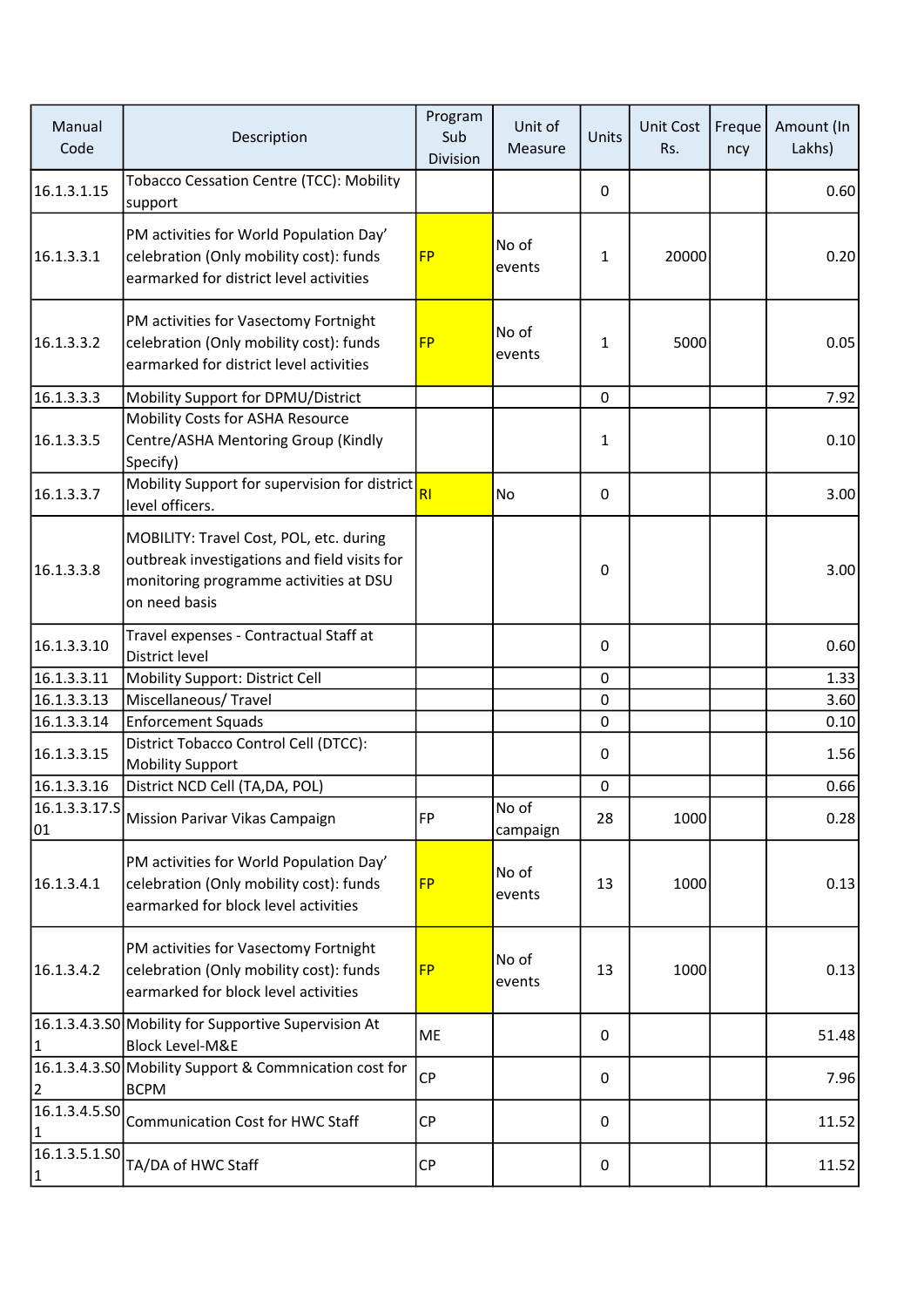| Manual<br>Code         | Description                                                                                        | Program<br>Sub<br>Division | Unit of<br>Measure    | Units        | <b>Unit Cost</b><br>Rs. | Freque<br>ncy | Amount (In<br>Lakhs) |
|------------------------|----------------------------------------------------------------------------------------------------|----------------------------|-----------------------|--------------|-------------------------|---------------|----------------------|
|                        | 16.1.3.5.1.SO Travel expenses for regular staff under                                              | <b>CD</b>                  |                       | 0            |                         |               | 0.40                 |
| 2                      | <b>NLEP</b>                                                                                        |                            |                       |              |                         |               |                      |
| 16.1.4.1.1             | JSY Administrative Expenses                                                                        | <b>MH</b>                  |                       | $\mathbf 0$  |                         |               | 20.80                |
|                        | Office expenses on telephone, fax,                                                                 |                            |                       |              |                         |               |                      |
| 16.1.4.1.5             | Broadband Expenses & Other                                                                         |                            |                       | 0            |                         |               | 0.60                 |
|                        | Miscellaneous Expenditures                                                                         |                            |                       |              |                         |               |                      |
| 16.1.4.1.10            | <b>Office Operation (Miscellaneous)</b>                                                            |                            |                       | 0            |                         |               | 3.37                 |
| 16.1.4.1.11            | Tobacco Cessation Centre (TCC): Office<br>Expenses                                                 |                            |                       | 0            |                         |               | 0.50                 |
| 16.1.4.2.1             | District Quality Assurance Unit<br>(Operational cost)                                              | QA                         |                       | 0            |                         |               | 4.92                 |
| 16.1.4.2.3             | contingency support                                                                                |                            |                       | 0            |                         |               | 1.79                 |
| 16.1.4.2.4             | Office operation & Maintenance - District<br>Cell                                                  |                            |                       | 0            |                         |               | 0.42                 |
| 16.1.4.2.5             | District Cell - Consumables                                                                        |                            |                       | 0            |                         |               | 0.42                 |
| 16.1.4.2.6             | Operational expenses of the district centre<br>: rent, telephone expenses, website etc.            |                            |                       | 0            |                         |               | 0.10                 |
| 16.1.4.2.8             | District Tobacco Control Cell (DTCC):<br>Misc./Office Expenses                                     |                            |                       | 0            |                         |               | 4.00                 |
| 16.1.4.2.9             | District NCD Cell (Contingency)                                                                    |                            |                       | 0            |                         |               | 1.00                 |
| 16.1.4.3.1             | SNCU Data management (excluding HR)                                                                | <b>CH</b>                  | No of SNCU            | $\mathbf{1}$ | 60000                   | $\mathbf{1}$  | 0.60                 |
| 16.1.5.2.1             | Minor repairs and AMC of IT/office<br>equipment supplied under IDSP                                |                            |                       | 0            |                         |               | 0.10                 |
| 16.1.5.3.1             | PM activities under Micronutrient<br><b>Supplementation Programme</b>                              |                            |                       | 0            |                         |               | 1.48                 |
| 16.1.5.3.3             | Concurrent Audit system                                                                            |                            |                       | 0            |                         |               | 1.32                 |
|                        | 16.1.5.3.11   District level Coordination Committee                                                |                            |                       | 0            |                         |               | 0.02                 |
| 16.1.5.3.16.5<br>05    | DPMU Operational Cost (inclusive of Rs.<br>10000/ district / month for RBSK DEIC<br>Manager TA DA) |                            |                       | 1            |                         |               | 13.11                |
| 16.1.5.3.16.5<br>06    | <b>BPMU Oprational Cost</b>                                                                        |                            |                       | 13           |                         |               | 25.80                |
| 16.1.5.3.16.S<br>09    | <b>Oprational Cost for RBSK</b>                                                                    | <b>RBSK</b>                | No of DEIC<br>Manager | 0            | 10000                   | $\mathbf{1}$  | 0.10                 |
| 16.1.5.3.16.5<br>10    | Operational cost of RBSK-MHT                                                                       | <b>RBSK</b>                | No of teams           | 0            | 1500                    | $\mathbf{1}$  | 0.39                 |
|                        | 16.1.5.3.16.S Office & Administrative Expence for State                                            |                            |                       | 0            |                         |               | 0.08                 |
| 15                     | & District Rabies Program                                                                          |                            |                       |              |                         |               |                      |
| 18                     | 16.1.5.3.16.S Office operational cost & other office<br>expences unedr NPCB                        | <b>NCD</b>                 |                       | 0            |                         |               | 0.93                 |
| 16.1.5.3.16.S<br>22.04 | Pol & Opex of DG set of Vaccine Storage at<br>District level & other Cold Chain Point<br>under RI  | RI                         |                       | 0            |                         |               | 0.70                 |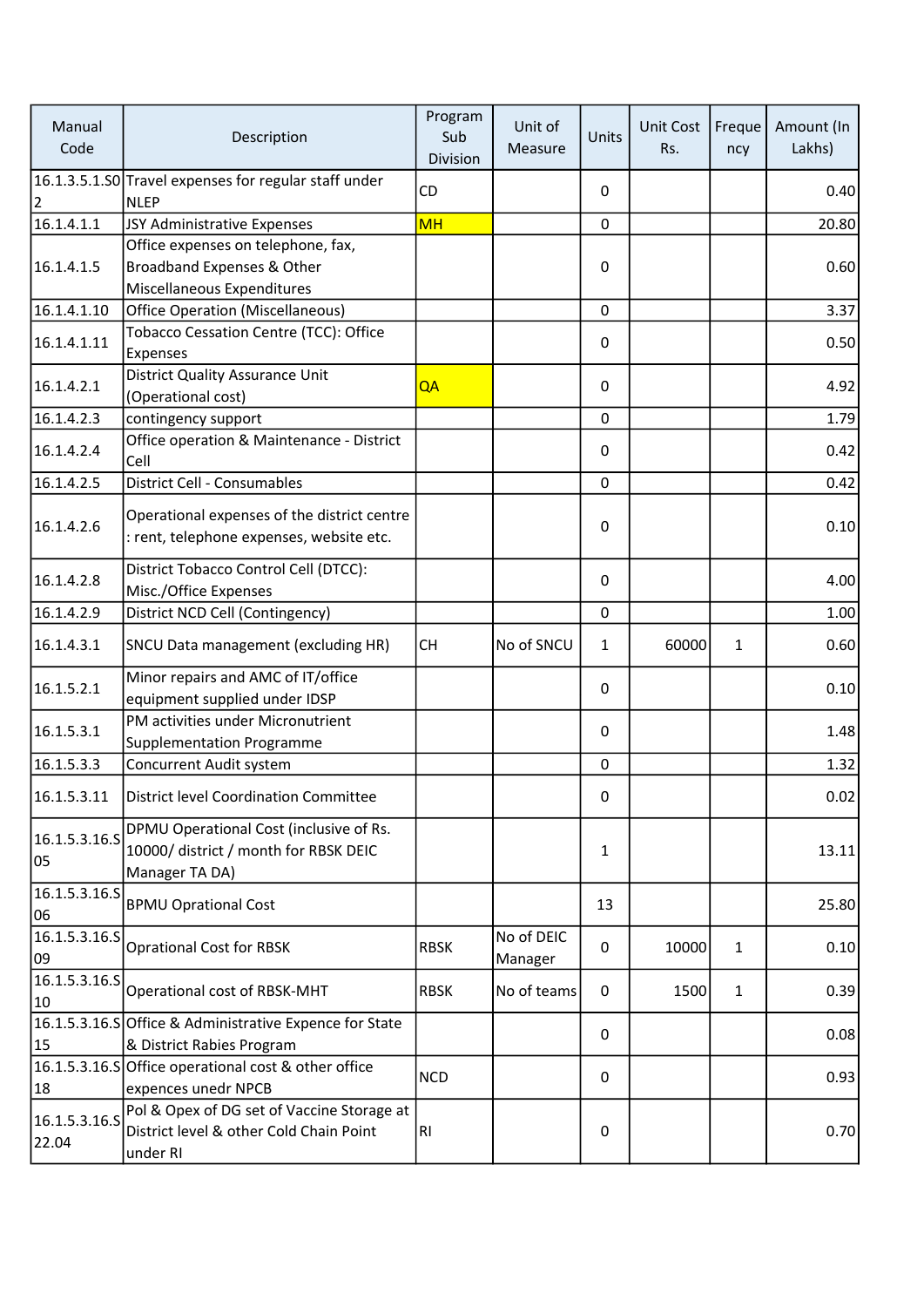| Manual<br>Code                  | Description                                                             | Program<br>Sub<br>Division | Unit of<br>Measure | Units          | <b>Unit Cost</b><br>Rs. | Freque<br>ncy | Amount (In<br>Lakhs) |
|---------------------------------|-------------------------------------------------------------------------|----------------------------|--------------------|----------------|-------------------------|---------------|----------------------|
| 16.2.1.S02                      | Data Entry Operator                                                     | FP / PNDT                  | No.                | $\mathbf{1}$   |                         |               | 2.27                 |
| 16.3.2.S01                      | Mobility Support for HMIS & MCTS Block<br>Level                         | <b>MIS</b>                 |                    | 0              |                         |               | 0.47                 |
| 16.3.3.501                      | Operational cost for HMIS & MCTS-AMC                                    | <b>MIS</b>                 |                    | 0              |                         |               | 1.28                 |
| 16.3.3.502                      | Operational cost for HMIS & MCTS-<br>Internet                           | <b>MIS</b>                 |                    | 0              |                         |               | 1.92                 |
| 16.3.3.503                      | Operational cost for HMIS & MCTS-Office<br>Expenditure                  | <b>MIS</b>                 |                    | 0              |                         |               | 2.70                 |
| 16.3.3.504                      | Operational cost for HMIS & MCTS-<br>Recurring Charges for ANMOL Tablet | <b>MIS</b>                 |                    | 336            |                         |               | 12.10                |
| 16.4.1.1.S09                    | Chowkidar Cum Peon-Div PMU                                              | PM                         |                    | 0              |                         |               |                      |
| 16.4.2.1.1.SO<br>$\mathbf{1}$   | District Programme Manager                                              | PM                         |                    | 1              |                         |               | 6.39                 |
| 16.4.2.1.1.SO<br>$\overline{2}$ | <b>District Community Process Manager</b>                               | PM                         |                    | 1              |                         |               | 5.23                 |
| 16.4.2.1.1.50<br>4              | <b>District Accounts Manager</b>                                        | PM                         |                    | 1              |                         |               | 5.36                 |
|                                 | 16.4.2.1.1.SO District Data Cum Account Assistant                       | PM                         |                    | 1              |                         |               | 3.61                 |
| 16.4.2.1.1.SO<br>16             | <b>DEIC</b> manager                                                     | <b>RBSK</b>                |                    | 1              |                         |               | 4.37                 |
|                                 | 16.4.2.1.1.S0 Support Staff                                             | PM                         |                    | $\mathbf{1}$   |                         |               | 1.76                 |
| 16.4.2.1.2.SO<br>2              | District Consultant(MH)                                                 | MH                         |                    | 1              |                         |               | 4.94                 |
| 16.4.2.1.2.SO<br>4              | <b>District Hospital Quality Manager</b>                                | QA                         |                    | $\overline{2}$ |                         |               | 9.72                 |
| 5                               | 16.4.2.1.2.S0 District Consultant Quality Assurance                     | QA                         |                    | 1              |                         |               | 5.29                 |
| 16.4.2.1.7.SO<br> 1             | <b>Accountant District Hospital</b>                                     | FD                         |                    | 1              |                         |               | 2.95                 |
| 16.4.2.1.8.SO<br>$\vert$ 1      | Programme cum Admin. Asst.                                              | QA                         |                    | 1              |                         |               | 2.16                 |
| 16.4.2.1.11.5<br>01             | QI Mentors                                                              | MH                         |                    | $\mathbf{1}$   |                         |               | 5.80                 |
| 16.4.2.2.2.SO<br>$\vert$ 1      | District Epidemiologist-CD-IDSP                                         | CD                         |                    | 0              |                         |               | 7.99                 |
| 16.4.2.2.2.SO<br>2              | District Leprosy Consultant-CD-NLEP                                     | CD                         |                    | 0              |                         |               | 5.54                 |
| 16.4.2.2.4.50<br> 1             | Sr PMDT-TB HIV Coodinators                                              | CD                         |                    | 0              |                         |               | 4.47                 |
| 16.4.2.2.4.50<br>$ 2\rangle$    | PPM Coordinator                                                         | CD                         |                    | 0              |                         |               | 4.48                 |
| 16.4.2.2.4.SO<br>3              | District Programme Coordinator                                          | CD                         |                    | 0              |                         |               | 5.33                 |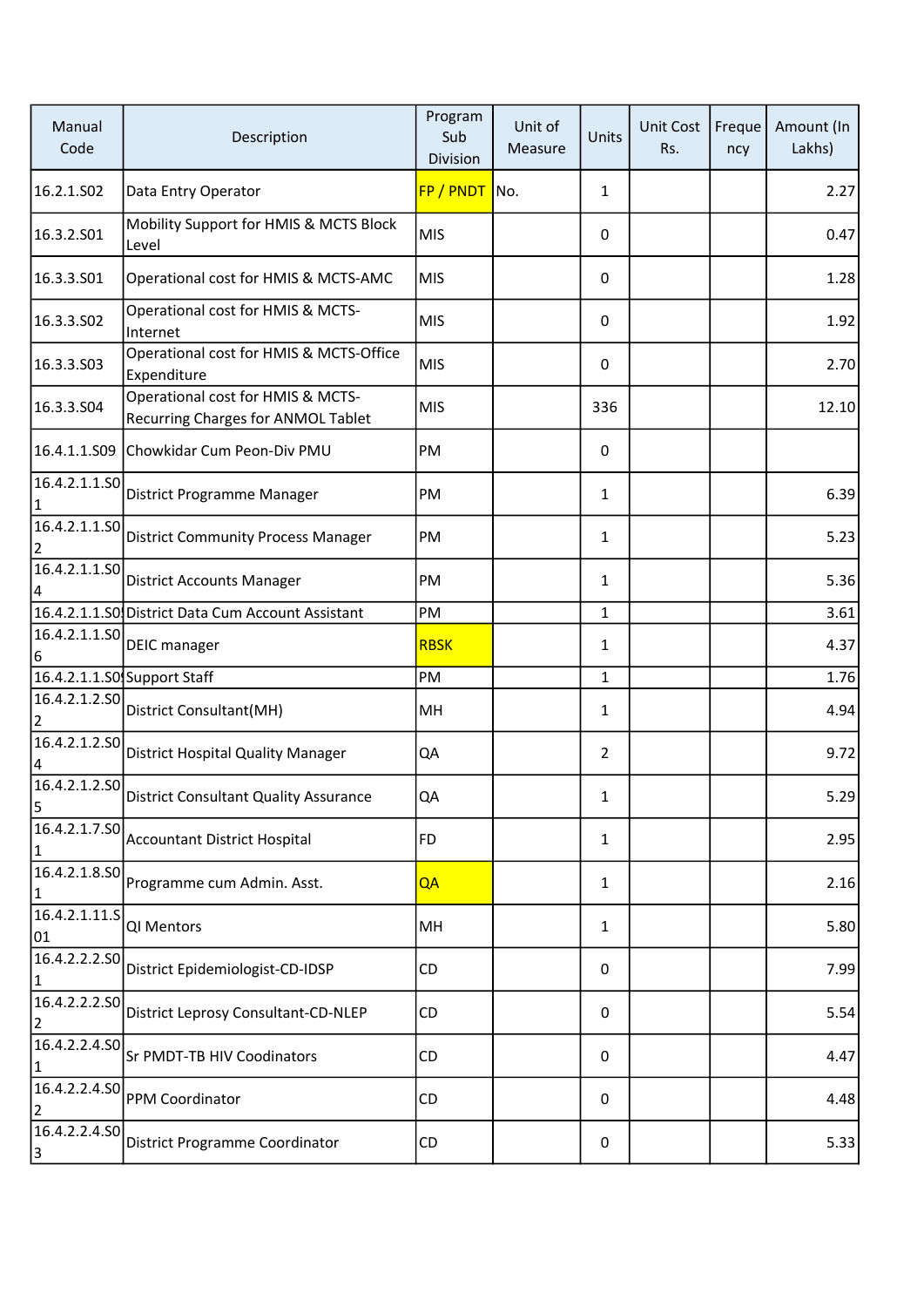| Manual<br>Code             | Description                                                             | Program<br>Sub<br>Division  | Unit of<br>Measure      | Units       | <b>Unit Cost</b><br>Rs. | Freque<br>ncy | Amount (In<br>Lakhs) |
|----------------------------|-------------------------------------------------------------------------|-----------------------------|-------------------------|-------------|-------------------------|---------------|----------------------|
| 16.4.2.2.5.SO<br>$\vert$ 1 | District Data Manager-CD-IDSP                                           | CD                          |                         | 0           |                         |               | 3.73                 |
| 16.4.2.2.6.50<br>1         | Senior Treatment Supervisor(STS)                                        | CD                          |                         | 0           |                         |               | 57.66                |
| 16.4.2.2.6.SO<br>3         | Senior TB Lab Supervisor(STLS)                                          | CD                          |                         | 0           |                         |               | 25.57                |
| 16.4.2.2.7.SO<br>1         | Accountant- Full time                                                   | CD                          |                         | 0           |                         |               | 3.65                 |
| 16.4.3.1.1.SO<br>1         | <b>Block Programme Manager</b>                                          | PM                          |                         | 13          |                         |               | 50.02                |
| 16.4.3.1.1.SO              | <b>Block Account Manager</b>                                            |                             |                         | 13          |                         |               | 41.33                |
| 16.4.3.1.1.SO<br>3         | <b>Block Community Process Manager</b>                                  |                             |                         | 0           |                         |               | 31.12                |
| 16.4.3.1.9.50<br>3         | Data Entry Operator-HR                                                  |                             |                         | 1           |                         |               | 2.47                 |
| 16.4.3.1.9.50<br>4         | Data Entry Operator-MCTS OPR 820 MIS                                    | <b>MIS</b>                  |                         | 13          |                         |               | 31.99                |
| 16.4.3.1.9.50<br>5         | Data Entry Operator-MIS Outsource                                       | <b>MIS</b>                  |                         |             |                         |               | 0.63                 |
| 16.4.3.1.9.50<br>7         | Data Entry Operator-RI                                                  | R <sub>l</sub>              |                         | 0           |                         |               | 2.80                 |
| 16.4.3.1.9.SO<br>8         | Data Entry Operator-RNTCP                                               | PM                          |                         | 0           |                         |               | 3.29                 |
| 16.4.3.1.9.51<br>1         | Data Entry Operator- CD-IDSP                                            | CD                          |                         | 0           |                         |               | 2.18                 |
| 16.4.3.1.9.51<br>3         | Data Entry Operator-NBCP-District                                       | <b>NCD</b>                  |                         | 0           |                         |               | 1.45                 |
| 17.4                       | E-rakt kosh- refer to strengthening of<br>blood services guidelines     | <b>BLOOD</b><br><b>CELL</b> | No of<br>Facility       | 0           | 1000                    | 12            | 0.12                 |
| 17.8.S05                   | Internet Cost to ASHA & AF at HWC                                       |                             |                         | $\mathbf 0$ |                         |               | 7.32                 |
| 18.17                      | Counseling training for Service Provider                                | <b>FP</b>                   | No of<br><b>Batches</b> | 1           | 49540                   |               | 0.50                 |
| 18.23                      | NBSU & NBCC Register                                                    | <b>CH</b>                   | No of<br>register       | 26          | 350                     | $\mathbf{1}$  | 0.09                 |
| 18.29                      | <b>Uniform Case Sheet of Pediatrics</b>                                 | <b>CH</b>                   | No of<br>format         | 4611        | 14                      | $\mathbf{1}$  | 0.65                 |
| U.1.3.1                    | <b>Operational Expenses of UPHCs (excluding</b><br>rent)                | <b>NUHM</b>                 | No.'s                   | 3           | 8000                    | 12            | 2.88                 |
| U.2.2.1                    | Mobility support for ANM/LHV                                            | <b>NUHM</b>                 | No.'s                   | 17          | 500                     | 12            | 1.02                 |
| U.2.3.1                    | <b>UHNDs</b>                                                            | <b>NUHM</b>                 | No.'s                   | 17          | 1000                    | 12            | 2.04                 |
| U.2.3.2                    | Special outreach camps in slums/<br>vulnerable areas                    | <b>NUHM</b>                 | No.'s                   | 3           | 3250                    | 12            | 1.17                 |
| 0.3.1.1.1                  | Incentives for routine activities                                       | <b>NUHM</b>                 |                         | 48          |                         |               | 11.34                |
| U.3.1.1.2                  | ASHA incentives for Ayushman Bharat<br>Health & Wellness Centres (H&WC) | <b>NUHM</b>                 |                         | 44          |                         |               | 4.23                 |